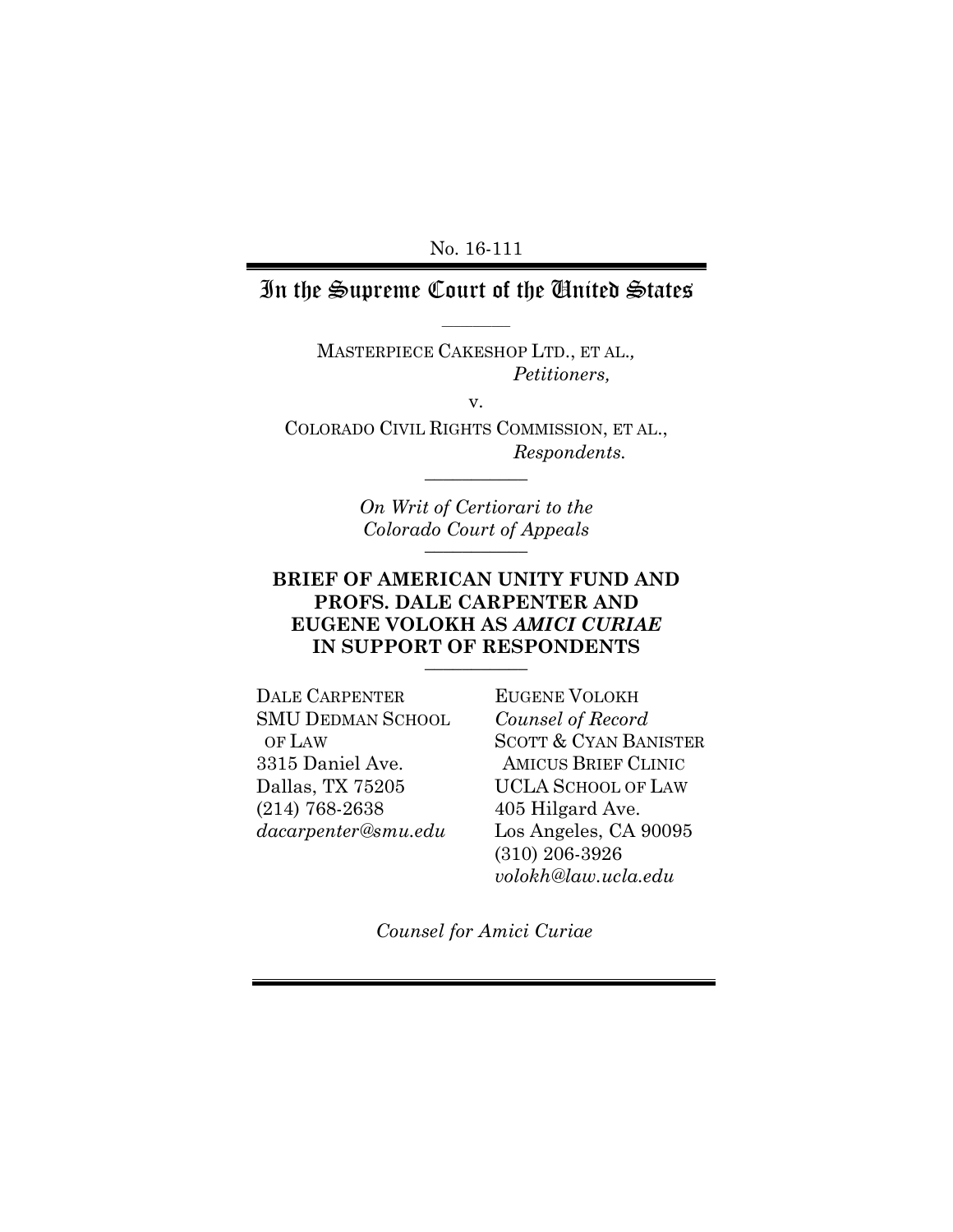# **QUESTION PRESENTED**

<span id="page-1-0"></span>id be viewed as a speech compuis Whether a requirement to bake a wedding cake should be viewed as a "speech compulsion" akin to a requirement to write, sing, paint, or photograph.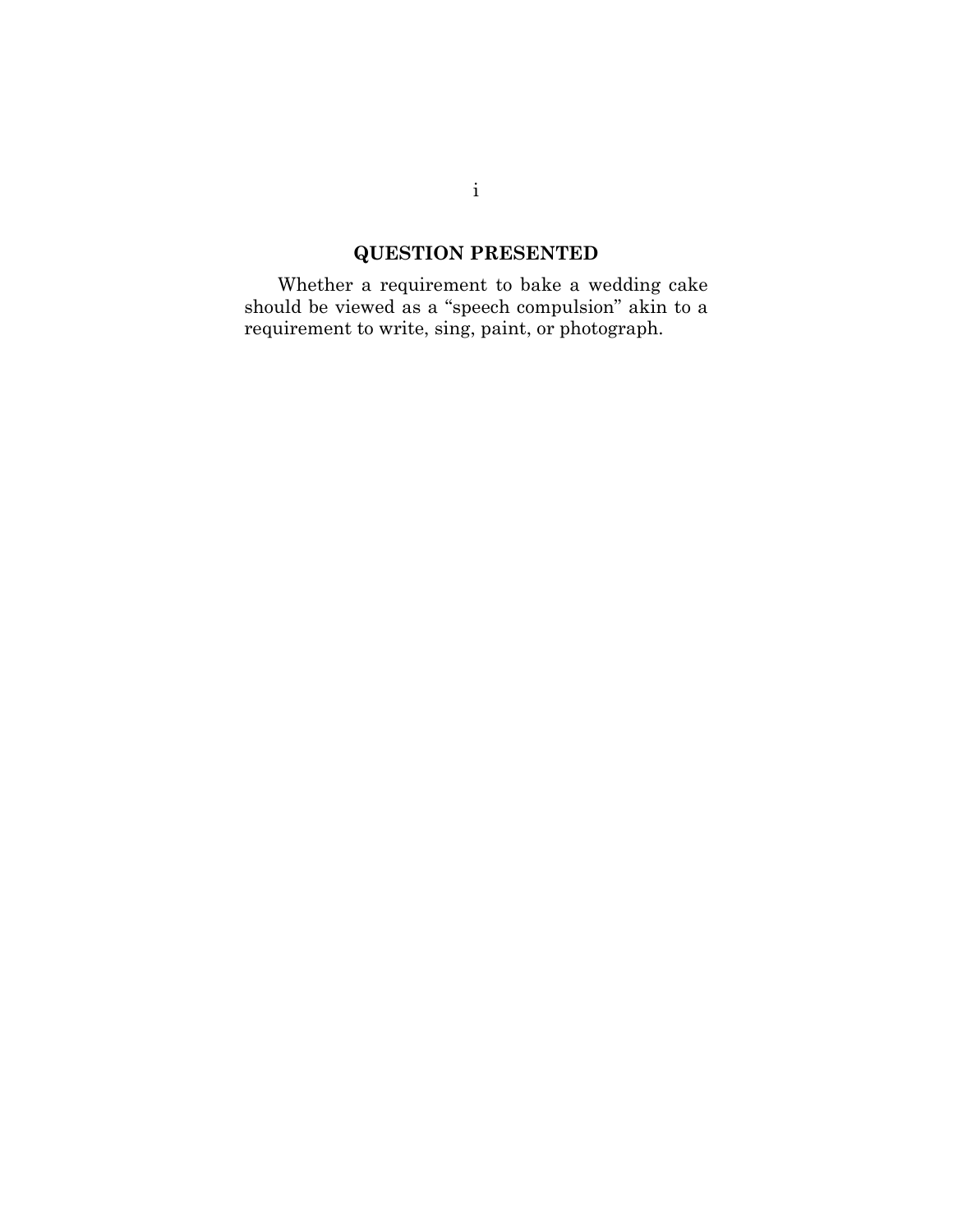## **TABLE OF CONTENTS**

<span id="page-2-0"></span>

| The Free Speech Clause bars compelling<br>Ι.<br>people to create speech and similar<br>expression—but not all efforts that produce<br>aesthetically pleasing products are covered<br>A. A medium is covered by the Free Speech |
|--------------------------------------------------------------------------------------------------------------------------------------------------------------------------------------------------------------------------------|
|                                                                                                                                                                                                                                |
|                                                                                                                                                                                                                                |
|                                                                                                                                                                                                                                |
|                                                                                                                                                                                                                                |
|                                                                                                                                                                                                                                |
|                                                                                                                                                                                                                                |
| Clause when it is historically protected                                                                                                                                                                                       |
| B. Masterpiece Cakeshop was not<br>compelled to engage in symbolic                                                                                                                                                             |
| C. Cake bakers retain broad First<br>Amendment rights as to actual speech 18                                                                                                                                                   |
| D. If accepted, Petitioners' Free Speech<br>Clause claims would apply to a vast                                                                                                                                                |
| II. The Free Speech Clause bars compulsion to<br>participate in others' expression—but not<br>all creating and supplying of custom goods                                                                                       |
| III. Complicity claims might justify protection<br>under a Religious Freedom Restoration Act,<br>but not under the First Amendment 28                                                                                          |
|                                                                                                                                                                                                                                |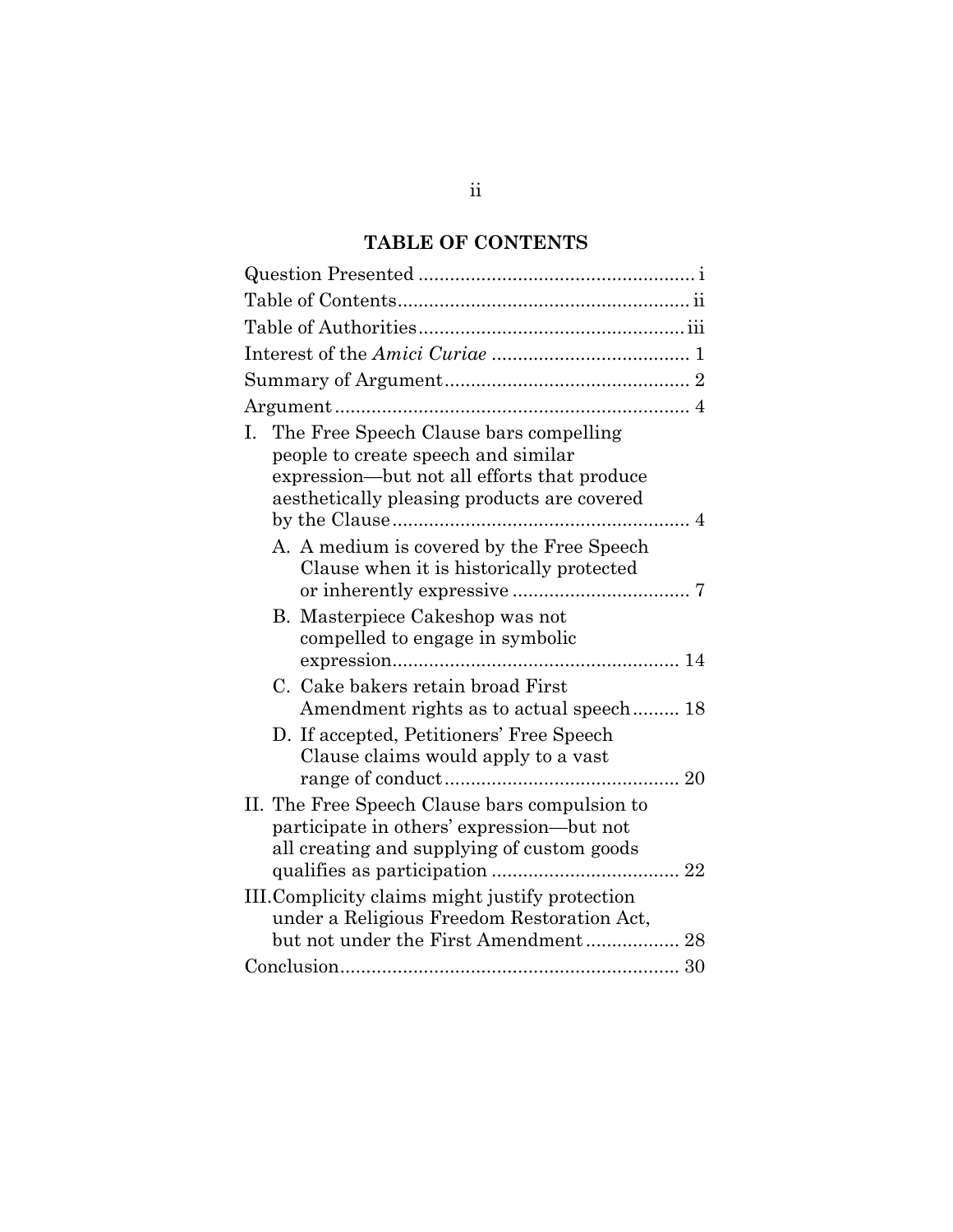## **TABLE OF AUTHORITIES**

## **Cases**

<span id="page-3-0"></span>

| Att'y Gen. v. DeSilets, 636 N.E.2d 233 (Mass.                                     |
|-----------------------------------------------------------------------------------|
| Boy Scouts of Am. v. Dale, 530 U.S. 640                                           |
| Burwell v. Hobby Lobby Stores, Inc., 134 S.                                       |
| City of Ladue v. Gilleo, 512 U.S. 43 (1994) 19                                    |
| Claybrooks v. ABC, 898 F. Supp. 2d 986                                            |
| Cohen v. California, 403 U.S. 15 (1971)  19                                       |
| Craig v. Masterpiece Cakeshop, Inc., 370<br>P.3d 272 (Colo. Ct. App. 2015) 14, 15 |
| Edwards v. South Carolina, 372 U.S. 229                                           |
| Elane Photography, LLC v. Willock, 309 P.3d                                       |
| First Covenant Church of Seattle v. City of                                       |
|                                                                                   |
| Gul v. City of Bloomington, 22 N.E.3d 853                                         |
| Hague v. Comm. for Indus. Org., 307 U.S.                                          |
| Hobby Lobby Stores, Inc. v. Sebelius, 723                                         |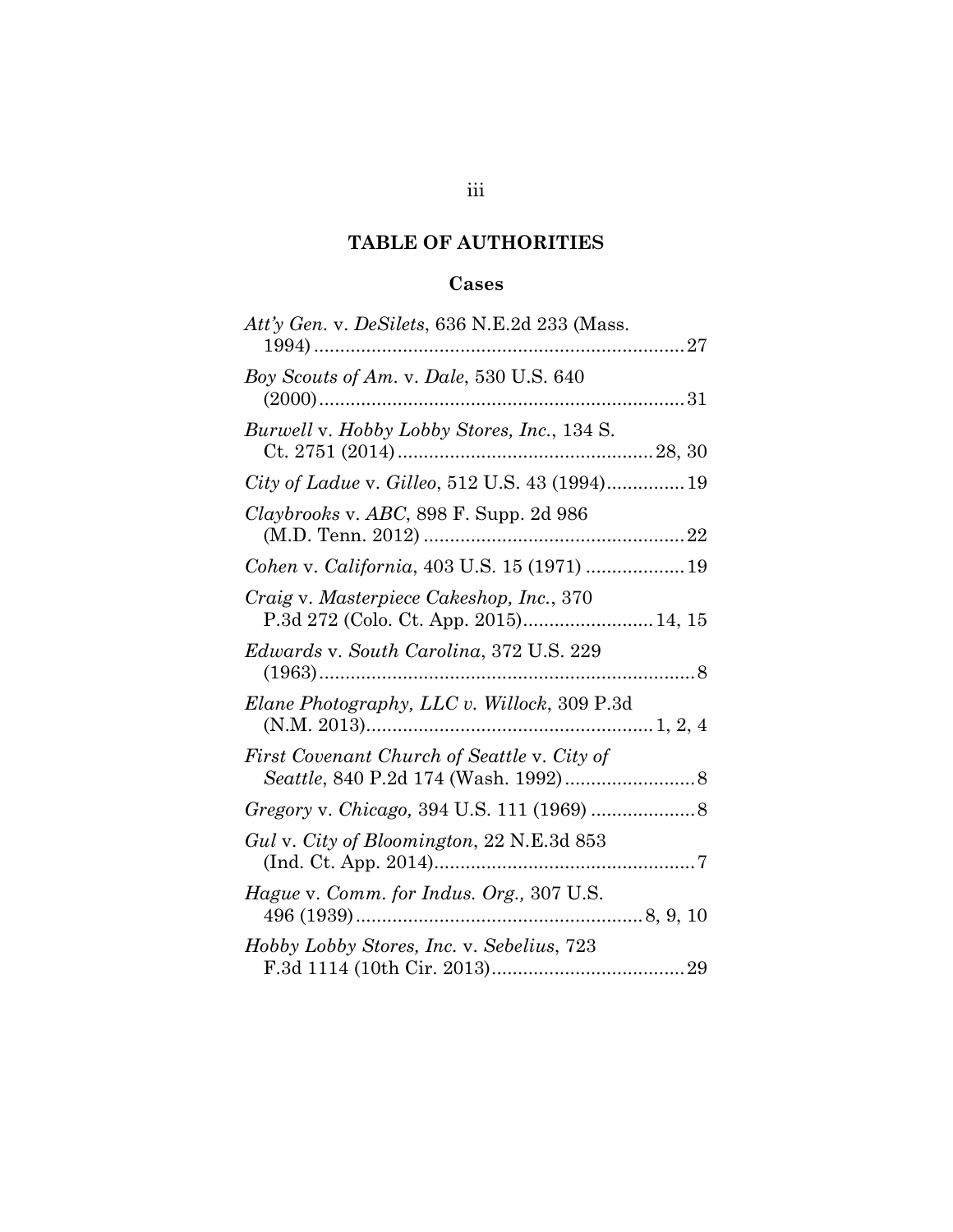| Hosanna-Tabor Evangelical v. EEOC, 565                                                                                     |
|----------------------------------------------------------------------------------------------------------------------------|
| Hurley v. Irish-American Gay, Lesbian &<br><i>Bisexual Grp. of Boston,</i> 515 U.S. 557<br>$(1995)$                        |
|                                                                                                                            |
| Jasniowski v. Rushing, 685 N.E.2d 622 (Ill.<br>. 26                                                                        |
| Lexington Fayette Urban Cty. Human Rights<br>Comm'n v. Hands on Originals, Inc., No.<br>2015-CA-000745-MR, 2017 WL 2211381 |
| McCready v. Hoffius, 586 N.W.2d 723 (Mich.<br>1998), vacated and remanded, No. 108995,                                     |
| Penn Cent. Transp. Co. v. City of N.Y., 438<br>8<br>U.S. 104 (1978)                                                        |
| PruneYard Shopping Center v. Robins, 447                                                                                   |
| Rumsfeld v. FAIR, 547 U.S. 47 (2006) 6, 17, 25, 31                                                                         |
|                                                                                                                            |
| Smith v. Fair Emp. & Hous. Comm'n, 51                                                                                      |
| Spence v. Washington, 418 U.S. 405 (1974) 6, 18                                                                            |
| State v. French, 460 N.W.2d 2 (Minn. 1990) 27                                                                              |
| Swanner v. Anchorage Equal Rights<br>Comm'n, 874 P.2d 274 (Alaska 1994)  26                                                |
| Texas v. Johnson, 491 U.S. 397 (1989)  6, 18                                                                               |
|                                                                                                                            |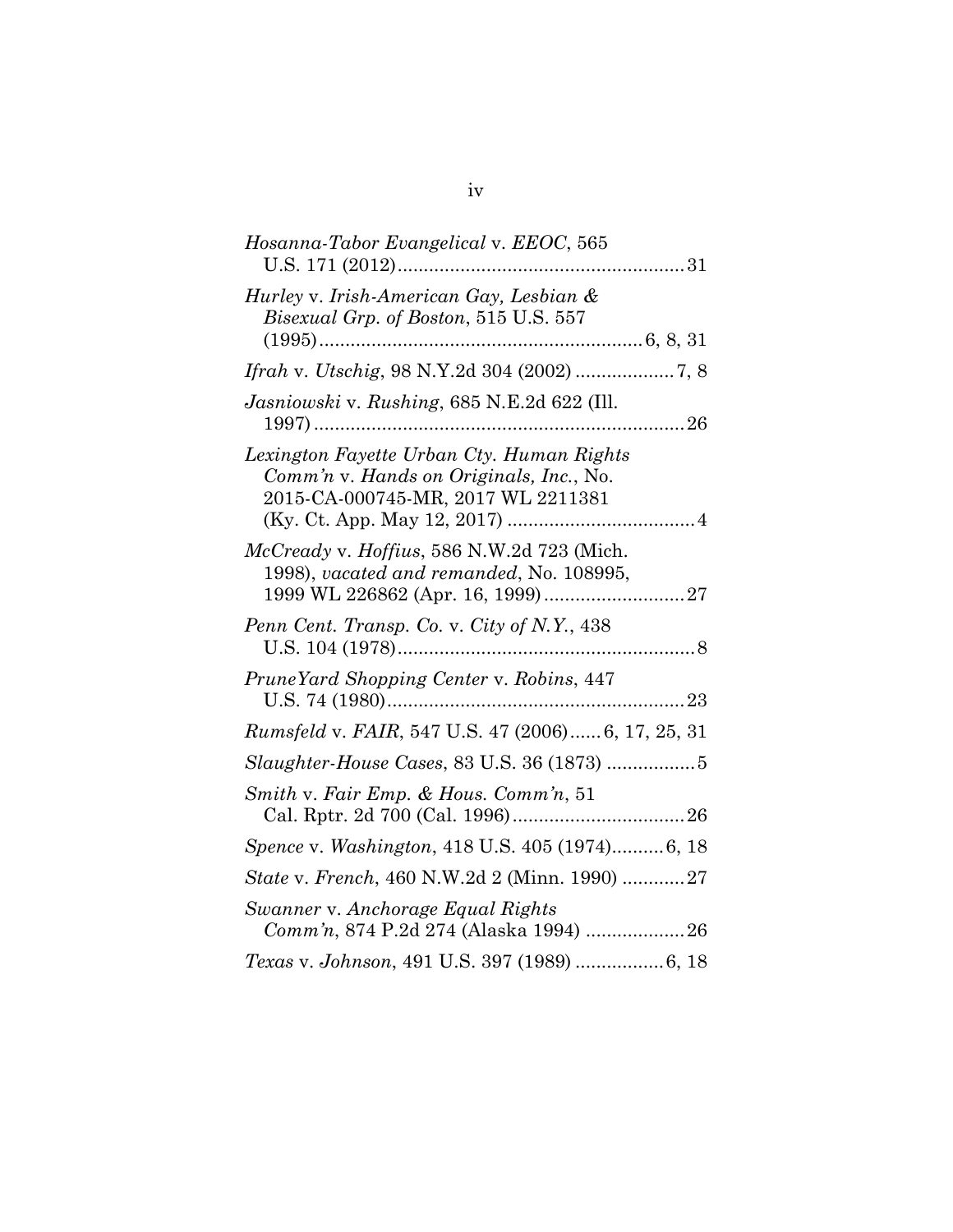| Thomas v. Anchorage Equal Rights Comm'n,<br>165 F.3d 692 (9th Cir. 1999), rev'd on<br>standing grounds, 220 F.3d (9th Cir. 2000) |  |
|----------------------------------------------------------------------------------------------------------------------------------|--|
|                                                                                                                                  |  |
| <i>Thomas v. Review Bd., 450 U.S. 707 (1981)28</i>                                                                               |  |
| United States v. O'Brien, 391 U.S. 367 (1968)3, 14                                                                               |  |
| <i>W. Va. Bd. of Ed. v. Barnette, 319 U.S. 624</i>                                                                               |  |
| Williams-Yulee v. Florida Bar, 135 S. Ct.                                                                                        |  |
| Zalewska v. Cty. of Sullivan, 316 F.3d 314                                                                                       |  |

## **Other Authorities**

| Amy Wilson, Ford Reins in F-150 Order<br>Combinations, AUTOMOTIVE WEEK (Aug.                                                    |  |
|---------------------------------------------------------------------------------------------------------------------------------|--|
| ANNE VOLOKH, THE ART OF RUSSIAN CUISINE                                                                                         |  |
| CLAUDIA QUIGLEY MURPHY, THE HISTORY OF<br>THE ART OF TABLESETTING: ANCIENT AND<br>MODERN, FROM ANGLO-SAXON DAYS TO THE          |  |
| Curtis M. Wong, This Bridal Shop Is Under<br>Fire (Again) for Turning Away a Lesbian<br>Couple, HUFFINGTON POST (July 24, 2017, |  |
| David L. Noll, Regulating Arbitration, 105                                                                                      |  |

v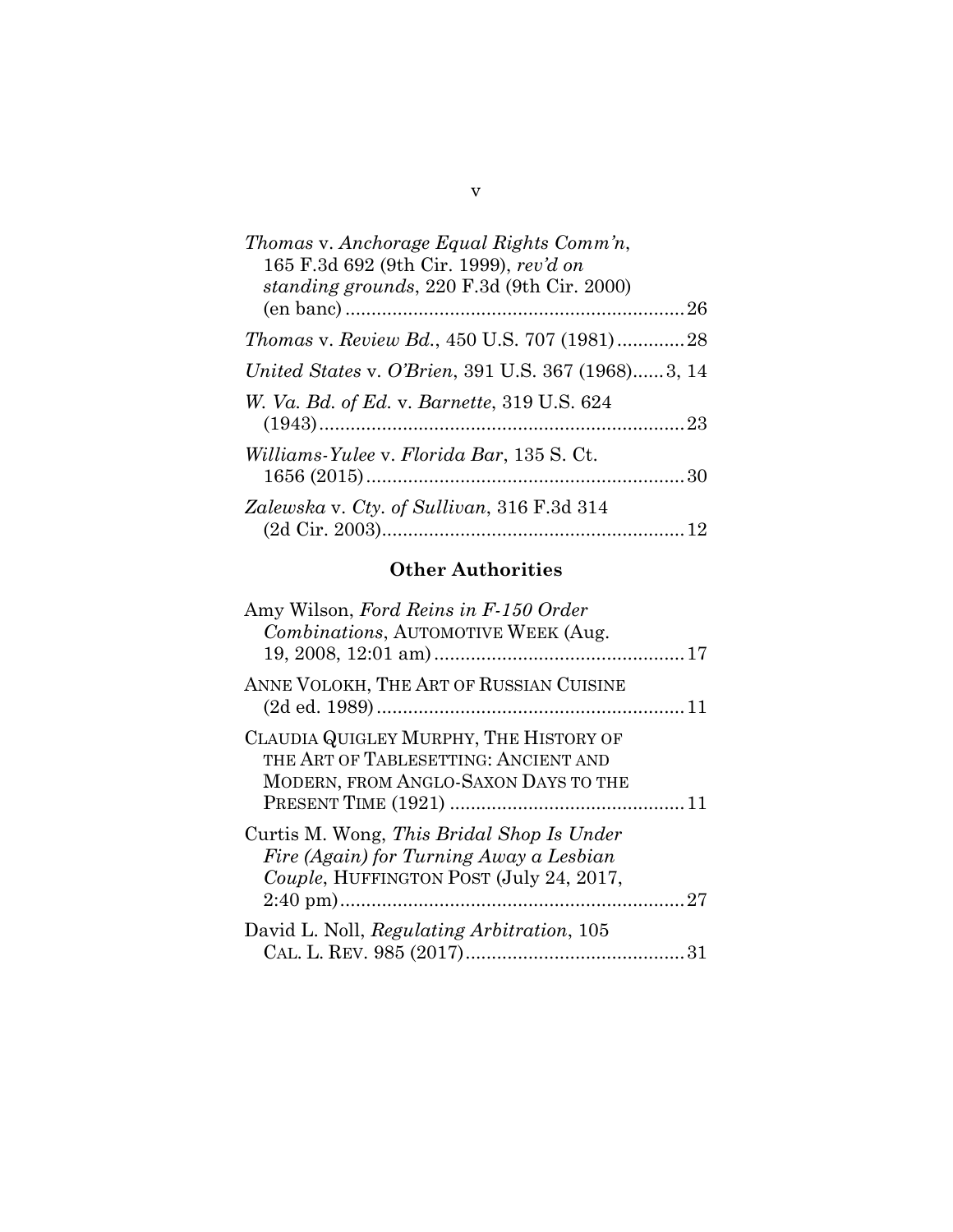| Frank Carber, Ohio Baker Refuses to Make a<br>Birthday Cake for Lesbian Customer,<br>METRO WEEKLY (July 12, 2016)21                                                                                                                                                                                                                                                                                                                                                                  |
|--------------------------------------------------------------------------------------------------------------------------------------------------------------------------------------------------------------------------------------------------------------------------------------------------------------------------------------------------------------------------------------------------------------------------------------------------------------------------------------|
| HERVÉ THIS, PIERRE GAGNAIRE & M.B.<br>DEBEVOISE, COOKING: THE                                                                                                                                                                                                                                                                                                                                                                                                                        |
| JULIA CHILD & LOUISETTE BERTHOLLE,<br>MASTERING THE ART OF FRENCH COOKING                                                                                                                                                                                                                                                                                                                                                                                                            |
| Kareem Abdul-Jabbar, Cornrows and<br>Cultural Appropriation: The Truth About<br>Racial Identity Theft, TIME (Aug. 26, 2015) 12                                                                                                                                                                                                                                                                                                                                                       |
| Karen Strabiner, Master the Art of the<br>Sandwich, WALL ST. J. (Mar. 31, 2016,                                                                                                                                                                                                                                                                                                                                                                                                      |
| Maisha Z. Johnson, 7 Reasons Why White<br>People Should Not Wear Black Hairstyles,<br>EVERYDAY FEMINISM (July 28, 2015) 12                                                                                                                                                                                                                                                                                                                                                           |
| Masterpiece Hair, http://www.<br>$\small{\texttt{masterpiecehair.com}/\dots\hspace{-1.5mm}\ldots\hspace{-1.5mm}\ldots\hspace{-1.5mm}\ldots\hspace{-1.5mm}\ldots\hspace{-1.5mm}\ldots\hspace{-1.5mm}\ldots\hspace{-1.5mm}\ldots\hspace{-1.5mm}\ldots\hspace{-1.5mm}\ldots\hspace{-1.5mm}\ldots\hspace{-1.5mm}\ldots\hspace{-1.5mm}\ldots\hspace{-1.5mm}\ldots\hspace{-1.5mm}\ldots\hspace{-1.5mm}\ldots\hspace{-1.5mm}\ldots\hspace{-1.5mm}\ldots\hspace{-1.5mm}\ldots\hspace{-1.5mm$ |
| Masterpiece Limousine, http://www.                                                                                                                                                                                                                                                                                                                                                                                                                                                   |
| Masterpiece M.D.: A Regenerative Health<br>Spa, http://www.<br>$\small{\texttt{masterpiecemedspa.com/about-us/}\,13}$                                                                                                                                                                                                                                                                                                                                                                |
| Masterpiece Plumbing, http://                                                                                                                                                                                                                                                                                                                                                                                                                                                        |
| Michael A. Wolff, Stories of Civil Rights<br>Progress and the Persistence of Inequality                                                                                                                                                                                                                                                                                                                                                                                              |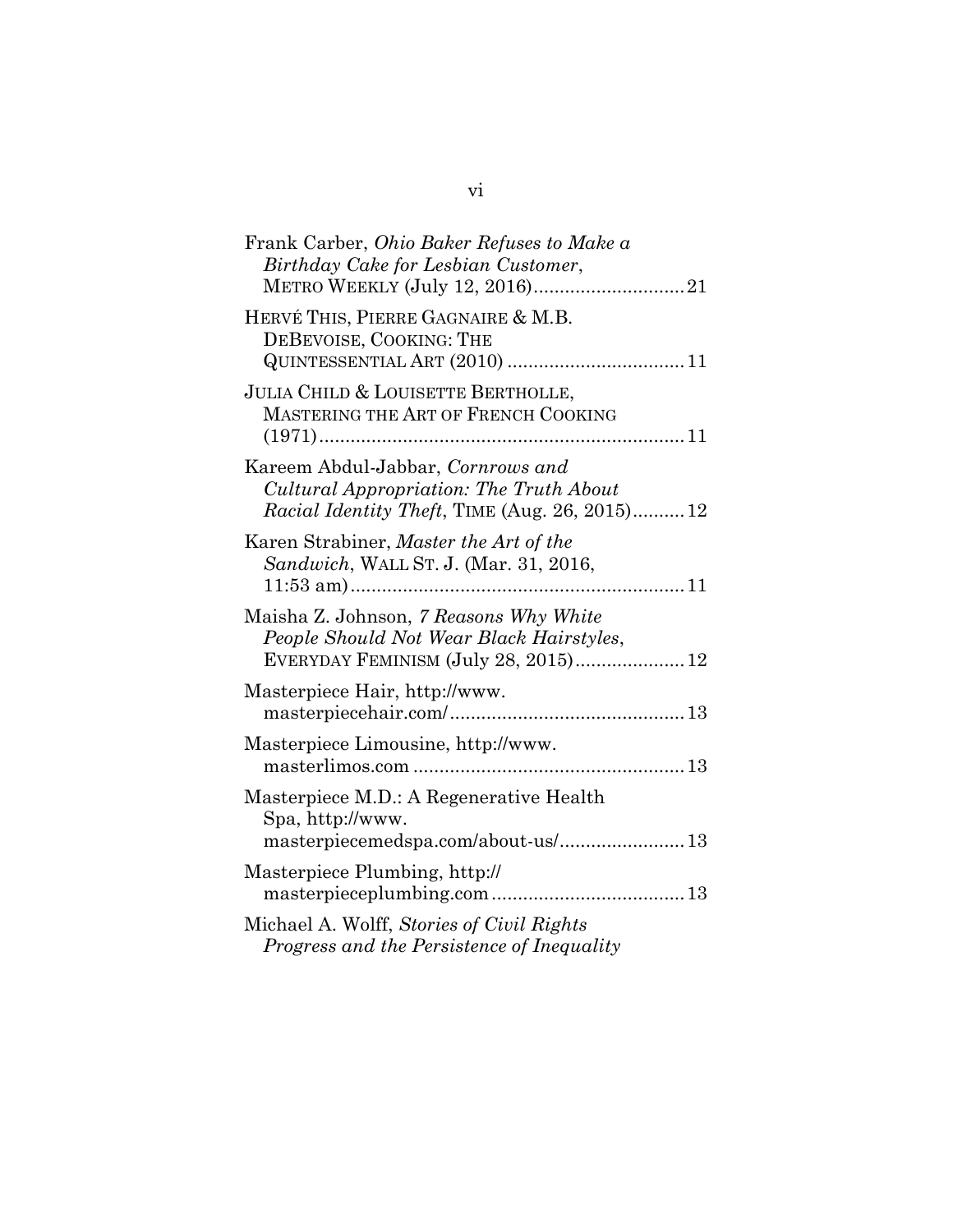| and Unequal Opportunity 1970-2010, 37     |  |
|-------------------------------------------|--|
| WM. MITCHELL L. REV. 857 (2011)31         |  |
| Subway, Regional Jobs, http://www.subway. |  |
| com/en-us/careers/regionaljobs11          |  |

# vii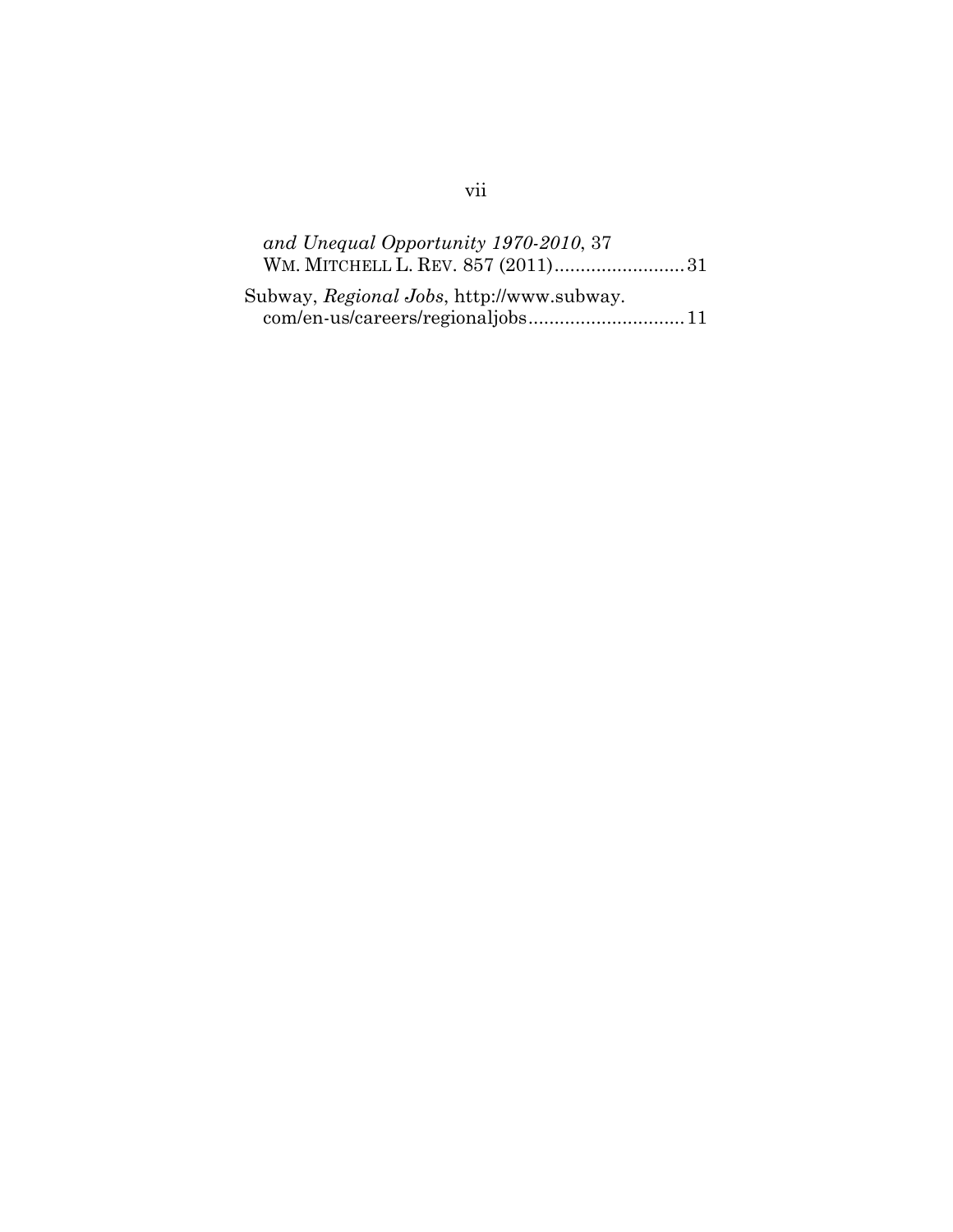#### **INTEREST OF THE** *AMICI CURIAE*<sup>1</sup>

<span id="page-8-0"></span>profit organization dedicated to advancing the cause American Unity Fund (AUF) is a  $501(c)(4)$  nonof freedom for LGBTQ Americans by making the conservative case that freedom truly means freedom for everyone. AUF thus believes that the First Amendment protects the rights of both supporters and critics of same-sex relationships; but it believes that Petitioners' First Amendment rights are not actually implicated in this case.

Profs. Dale Carpenter and Eugene Volokh are law professors who specialize in the First Amendment, and have written extensively on (among other things) how the First Amendment applies to antidiscrimination law. (Carpenter is also the Senior Policy Advisor to AUF.) They believe that (1) antidiscrimination law cannot constitutionally be used to compel writers, photographers, painters, singers, and similar speakers to create expression related to weddings, but (2) a line must be drawn between such constitutionally protected expression and baking, clothing design, architecture, and other activities.

They signed (and Eugene Volokh took the lead in drafting) an *amicus curiae* brief in *Elane Photography,* Brief of *Amici Curiae* Cato Institute, Eugene Volokh, and Dale Carpenter in Support of Petitioner, *Elane Photography, LLC v. Willock*, 309 P.3d (N.M. 2013),

<sup>&</sup>lt;sup>1</sup> No counsel for a party authored this brief in whole or part, nor did any person or entity, other than *amici* or their counsel, financially contribute to preparing or submitting this brief. All parties have consented to this filing.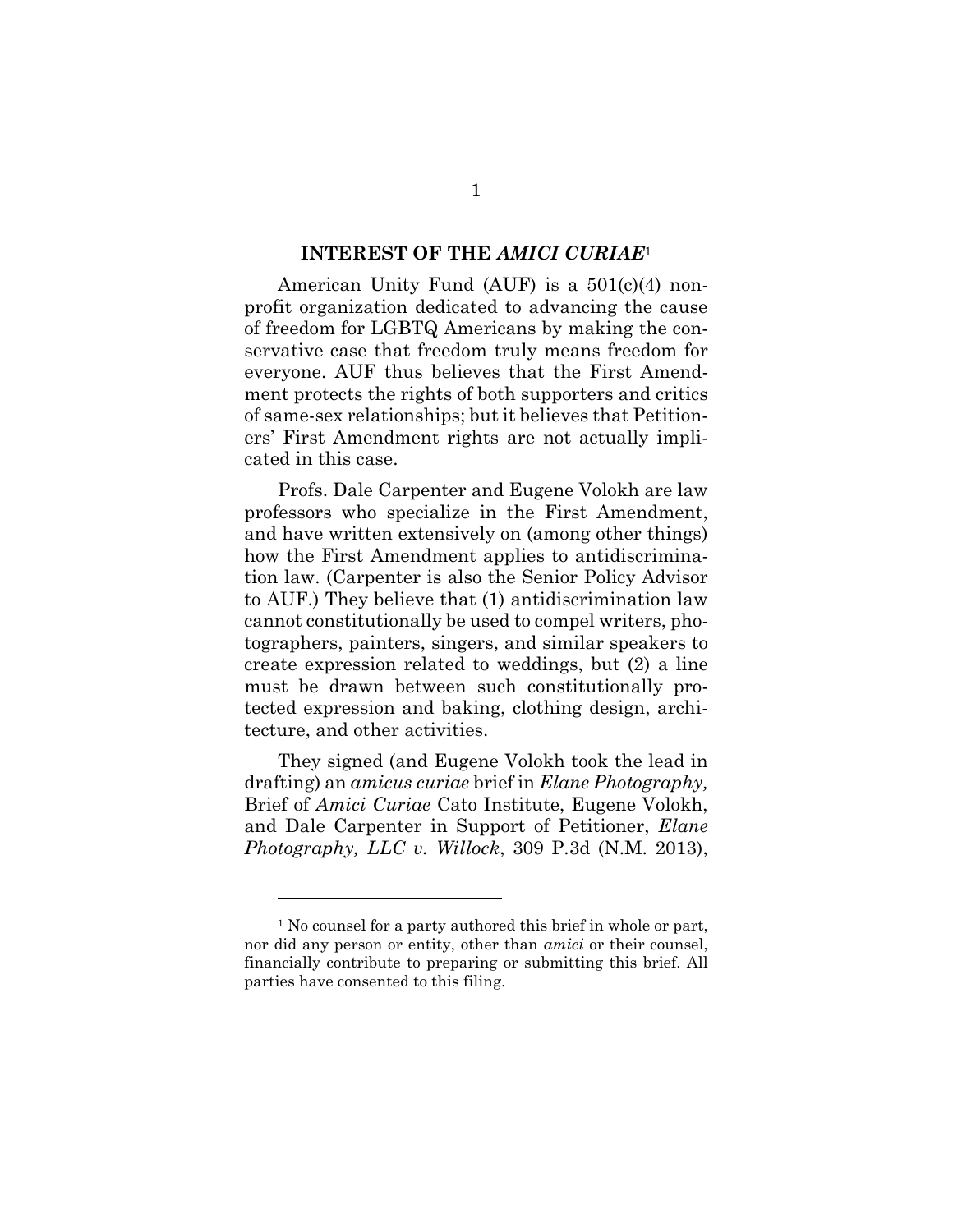*cert. denied*, 134 S. Ct. 1787 (No. 13-585) (2013), arguing for point 1 noted above; they did the same in the New Mexico Supreme Court stage of that lawsuit, 309 P.3d 53 (N.M. 2013). In this brief, though, they argue that bakers need not be treated like photographers: Even if this Court believes photographers, singers, and writers may not be compelled to create photographs, sing, or write, it does not follow that bakers may not be compelled to create cakes. Conversely, if this Court believes that Masterpiece may be compelled to create cakes, it should make clear that this does not extend to such inherently and traditionally speechcreating businesses as writers, singers, and photographers.

#### **SUMMARY OF ARGUMENT**

<span id="page-9-0"></span>The freedom not to speak must include the freedom not to create speech, and not to participate in others' speech. A freelance writer cannot be punished for refusing to write press releases for the Church of Scientology, even if he is willing to work for other religious groups. A musician cannot be punished for refusing to play at Republican-themed events, even if he will play at other political events, and even if the jurisdiction bans discrimination based on political affiliation in public accommodations.<sup>2</sup> Likewise, a photographer or a wedding singer should not be punished for choosing not to create photographs celebrating a same-sex wedding, or for choosing not to sing at such a wedding.

<sup>2</sup> *See, e.g.*, D.C. CODE § 2-1411.02 (2001); V.I. CODE tit. 10, § 64(3) (2006); SEATTLE, WASH. MUN. CODE §§ 14.06.020(L), .030(B) (2017).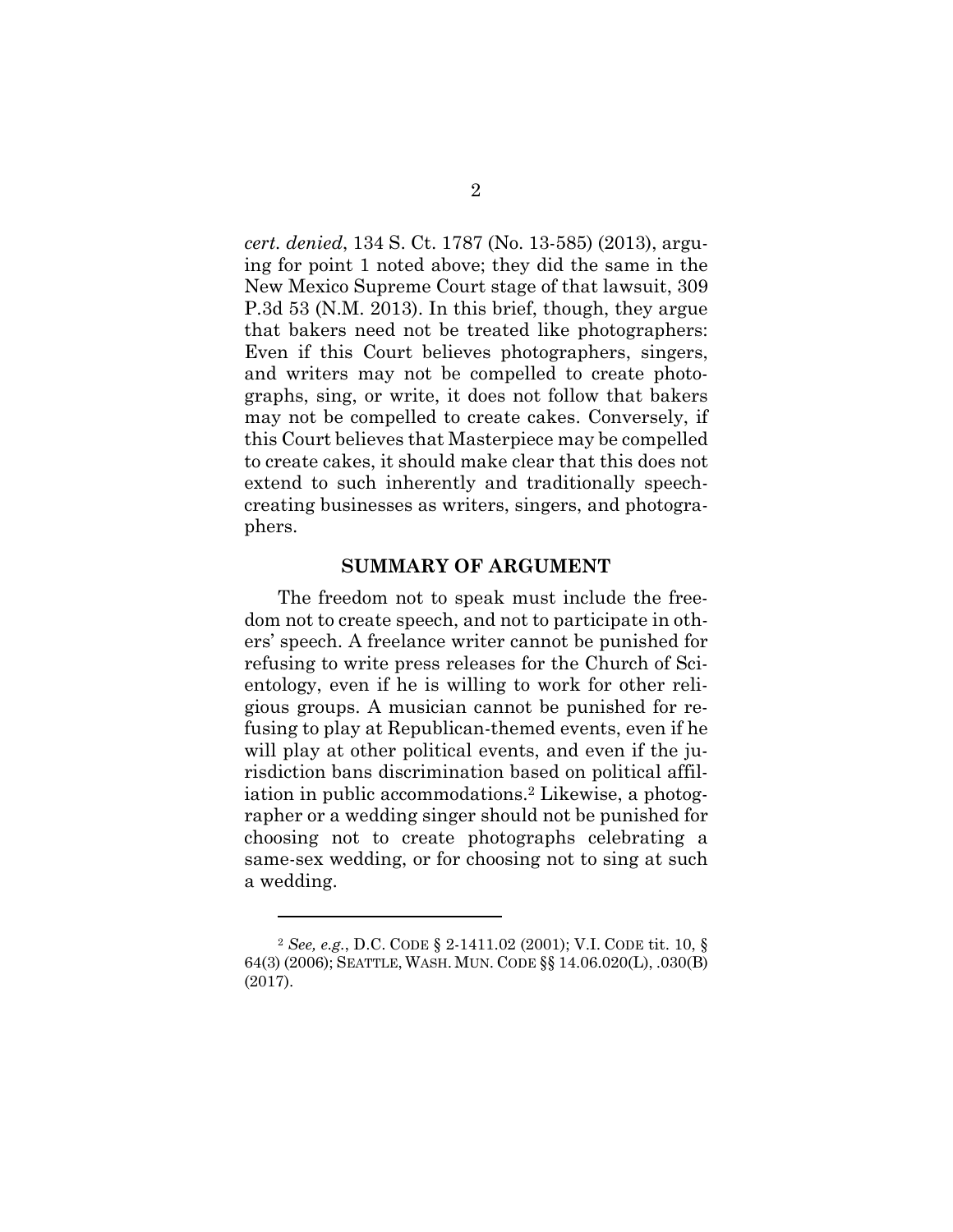But this First Amendment right must have its limits. The First Amendment shields refusals to *speak*, but generally not refusals to do things. Limousine drivers, hotel operators, and caterers should not have a Free Speech Clause right to exempt themselves from antidiscrimination law, because the law is not compelling them to speak or to create First-Amendment-protected expression. The same limit should apply to wedding cake makers.

Likewise, the First Amendment shields refusals to participate in others' speech—say, as an actor or a musical accompanist or a singer—but not all conduct can be labeled participation: consider again the limousine driver, hotel operator, or caterer. This Court has rejected "the view that an apparently limitless variety of conduct can be labeled 'speech' whenever the person engaging in the conduct intends thereby to express an idea." *United States* v. *O'Brien*, 391 U.S. 367, 376 (1968). There must also be limits set on the variety of conduct compulsions that can be labeled "speech compulsions," and on the degree and quality of involvement that can be labeled compelled "participation" in a ceremony. This case calls on this Court to define those limits, while still preserving the rights of those who are genuinely being coerced into creating First-Amendment-protected expression.

*Amici* express no views on any Religion Clauses objections to the decision below.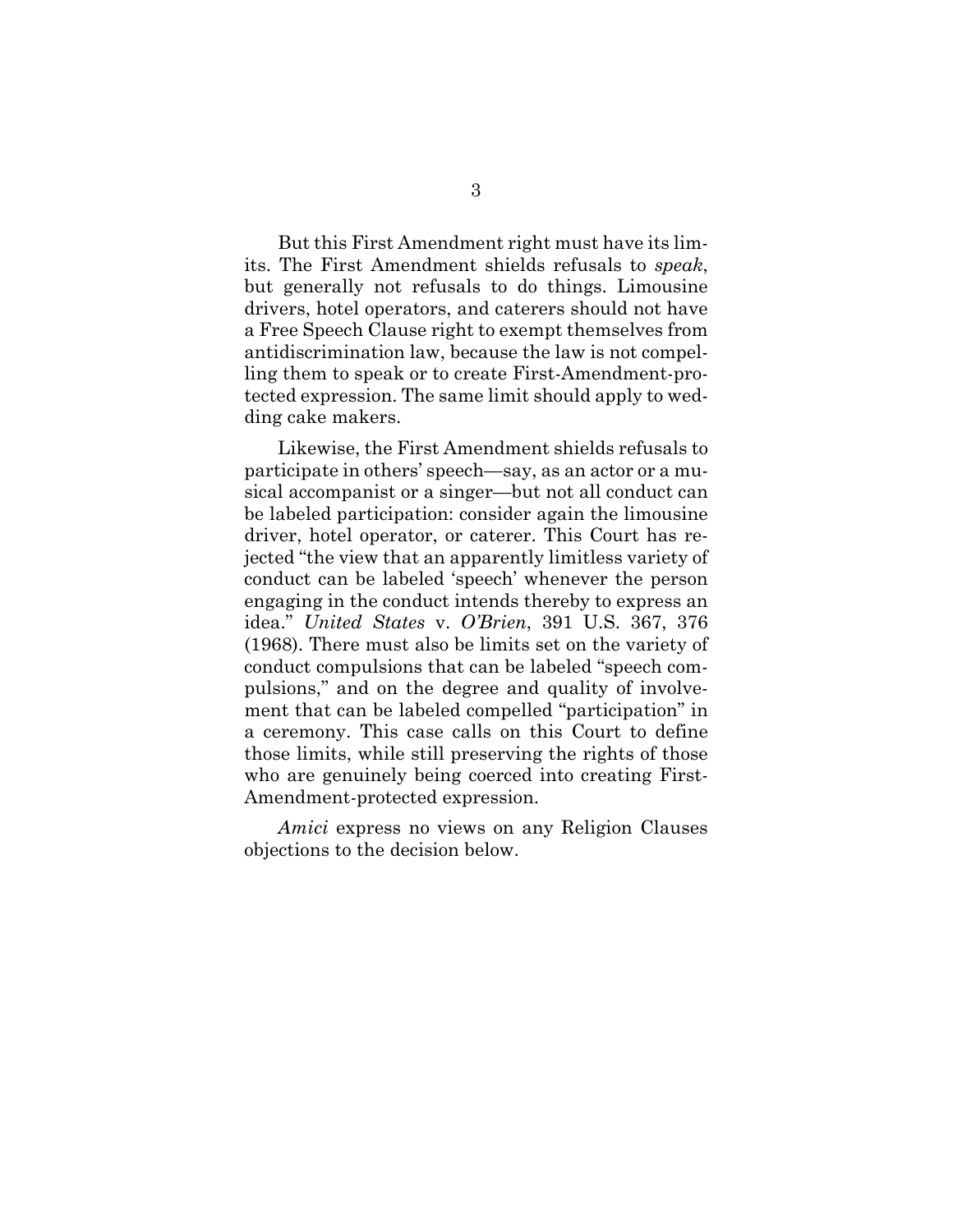#### **ARGUMENT**

<span id="page-11-1"></span><span id="page-11-0"></span>**I. The Free Speech Clause bars compelling people to create speech and similar expression—but not all efforts that produce aesthetically pleasing products are covered by the Clause**

The government may not compel people to speak. Likewise, the government may not compel people to create speech or other protected expression. For this reason, the government cannot compel photographers, videographers, graphic designers, printers, painters, or singers to record, celebrate, or promote events they disapprove of, including same-sex weddings.<sup>3</sup> *Amici* thus generally agree with those parts of the discussion in Parts I, III, and IV of the *Amici Brief* of the Cato Institute *et al.* that apply to those traditionally expressive media. Brief for the Cato Institute, Reason Foundation, and Individual Rights Foundation as *Amici Curiae* in Support of Petitioners ("Cato Br."). (Indeed, two of the *amici* signed a similar brief in *Elane Photography,* which endorsed those arguments in a case involving a wedding photographer.)

But to properly implement the Free Speech Clause, courts must distinguish "speech" from other endeavors. Some actions cannot count as speech, even if they are "expressive," "artistic," or "creative" in the broad sense of using a person's creativity and mental

<sup>3</sup> For examples of such attempted compulsions, see *Elane Photography, LLC* v. *Willock*, 309 P.3d 53 (N.M. 2013) (photographer); *Lexington Fayette Urban Cty. Human Rights Comm'n* v. *Hands on Originals, Inc.*, No. 2015-CA-000745-MR, 2017 WL 2211381 (Ky. Ct. App. May 12, 2017) (T-shirt printer).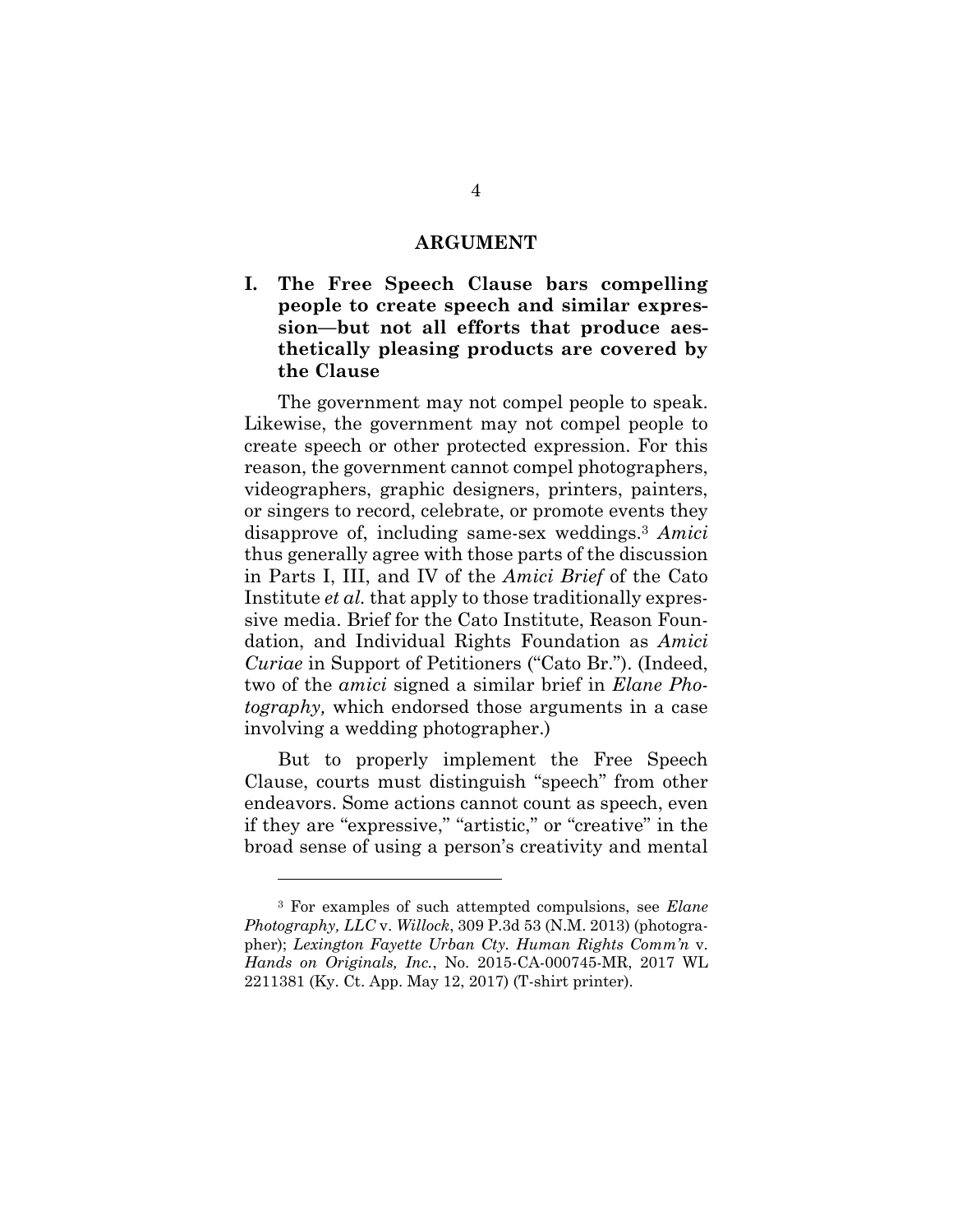effort to produce something original, even something original and beautiful.

A chef, however brilliant, cannot claim a Free Speech Clause right not to serve certain people at his restaurant, even if his dishes look stunning. The same is true for bakers, even ones who create beautiful cakes for use at weddings. It is generally constitutional—whether or not wise or just—for the law to compel behavior, and only a small subset of such compulsions violates the First Amendment.

This Court can draw the necessary line for deciding what is a speech compulsion by referring to the line used to decide what is a speech restriction. Thus, for instance, if a city were to restrict (purely as an economic protectionist measure) the number of newspapers or printers in the city, that would violate the First Amendment because it would restrict an activity that is treated as speech (printing), whether or not the speech restriction could be viewed as "incidental" to the protectionist purpose. Likewise a city would violate the Speech Clause if it were to restrict freelance writers, photographers, or singers.

But a city may limit the number of butchers or cab drivers in the city (unwise as many such regulations will be), *Slaughter-House Cases*, 83 U.S. 36 (1873), because those activities do not implicate the First Amendment. The same is true for restaurants or bakeries, even ones that create beautiful dishes or beautiful cakes. And if a restriction on the ability to bake cakes is not a speech restriction, then a requirement that one bake cakes (even for ceremonies one disapproves of) is not a speech compulsion.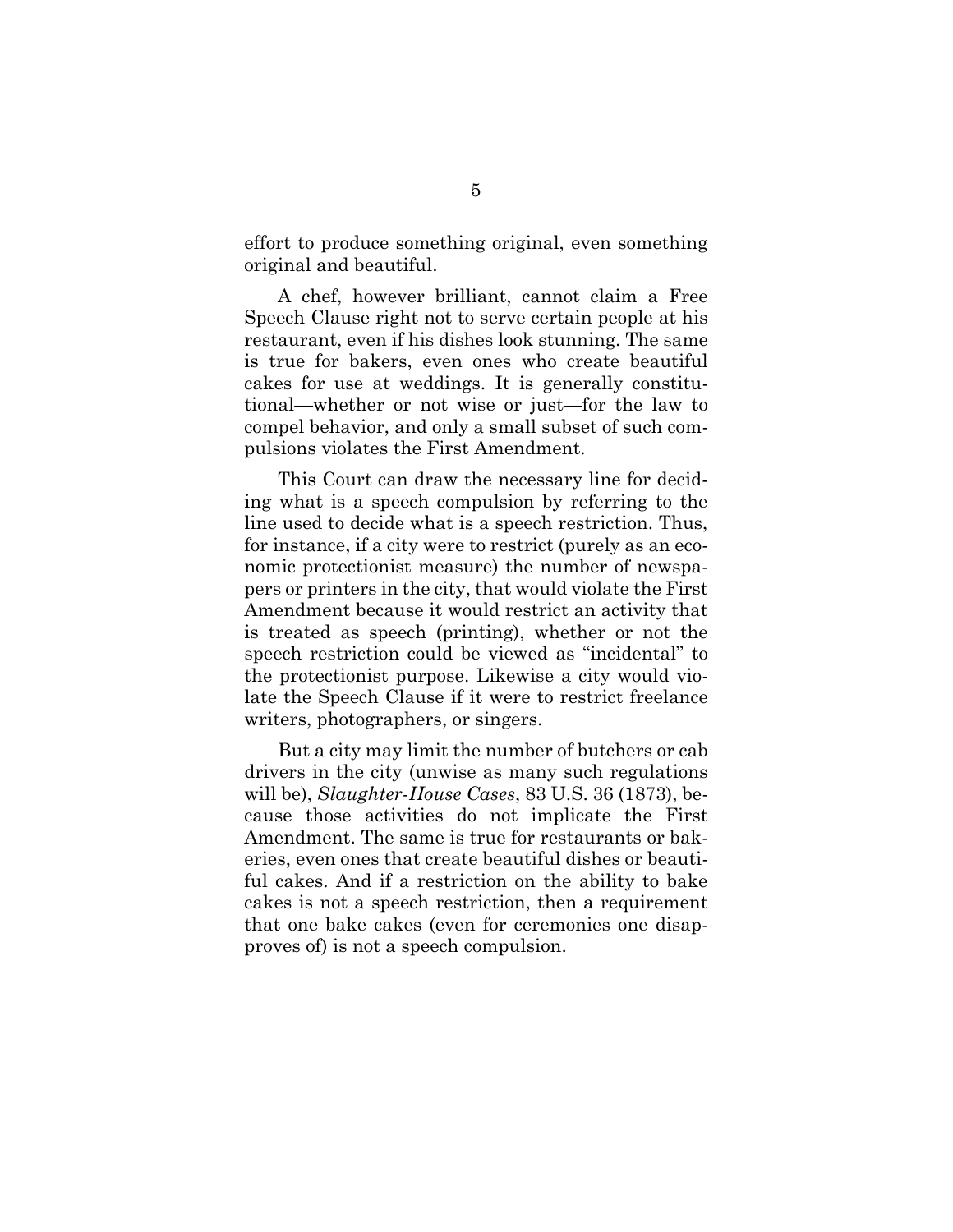In *Texas* v. *Johnson*, 491 U.S. 397 (1989), *Hurley* v. *Irish-American Gay, Lesbian & Bisexual Grp. of Boston*, 515 U.S. 557 (1995), and *Rumsfeld* v. *FAIR*, 547 U.S. 47 (2006), this Court set forth a test that can help draw these lines. Conduct is considered symbolic expression if one of two conditions is present:

- 1. "An intent to convey a particularized message was present, and ... the likelihood was great that the message would be understood by those who viewed it," *Johnson*, 491 U.S. at 404 (quoting *Spence* v. *Washington*, 418 U.S. 405, 410-11 (1974)), so long as the message would be so understood based on the conduct alone and not on any accompanying speech, *Rumsfeld*, 547 U.S. at 66; or
- 2. The speech falls within a generally expressive medium, such as painting, music, poetry, parading, displaying flags, or wearing armbands, even when the particular speech is abstract and lacks a "particularized message," *Hurley*, 515 U.S. at 569.

*See, e.g.*, *Rumsfeld*, 547 U.S. at 65 (applying the intent-and-likelihood test); *id.* at 64 (separately discussing inherent expressiveness of the medium).

The first condition is not satisfied in this case because baking a wedding cake *by itself* does not show an intent to convey a particularized message that would likely be understood by those who view it. The main question here is rather whether the second condition regarding the general expressiveness of the medium as a whole is satisfied.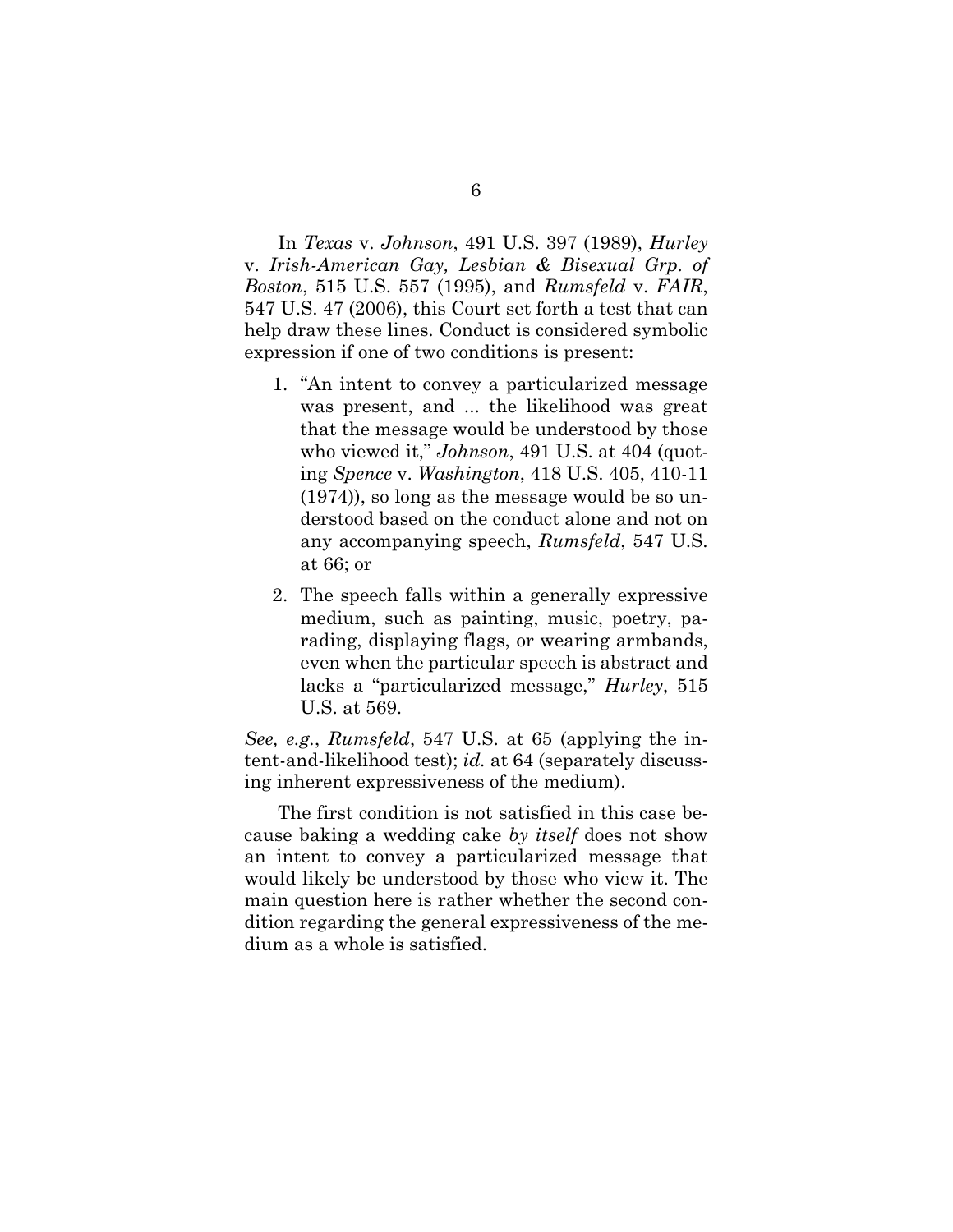## <span id="page-14-0"></span>**A. A medium is covered by the Free Speech Clause when it is historically protected or inherently expressive**

Deciding whether a particular medium is generally expressive requires a degree of judgment and linedrawing; but tradition, history, and common experience usually offer a sound basis for drawing those lines. Paintings, for instance, have long conveyed messages, whether about religion, politics, the character of the painting's subject, or the beauty of the scene that the painting depicts. Having courts decide case by case whether a particular painting conveys enough of a message would require aesthetic judgments that courts are ill-equipped to make.

But when the medium as a whole mainly consists of items that do not convey a message (except perhaps insofar as words may be written on them), it is not protected by the First Amendment—even when the items may be designed with aesthetics in mind and even when the creator subjectively intends to "express" something by the creation. Landscaping, for instance, can be beautiful and artistic, and "expressive" of the designer's judgment. But laws requiring people to keep their lawns cut do not pose First Amendment problems. *Gul* v. *City of Bloomington*, 22 N.E.3d 853 (Ind. Ct. App. 2014).

Likewise, public hearings about approval of architectural plans sometimes consider aesthetics, *see, e.g.*, *Ifrah* v. *Utschig*, 98 N.Y.2d 304, 308 (2002), <sup>4</sup> but have

<sup>4</sup> "Here, there was evidence of the distinctive neo-Tudor architectural style of the houses lining Fenimore Drive, popular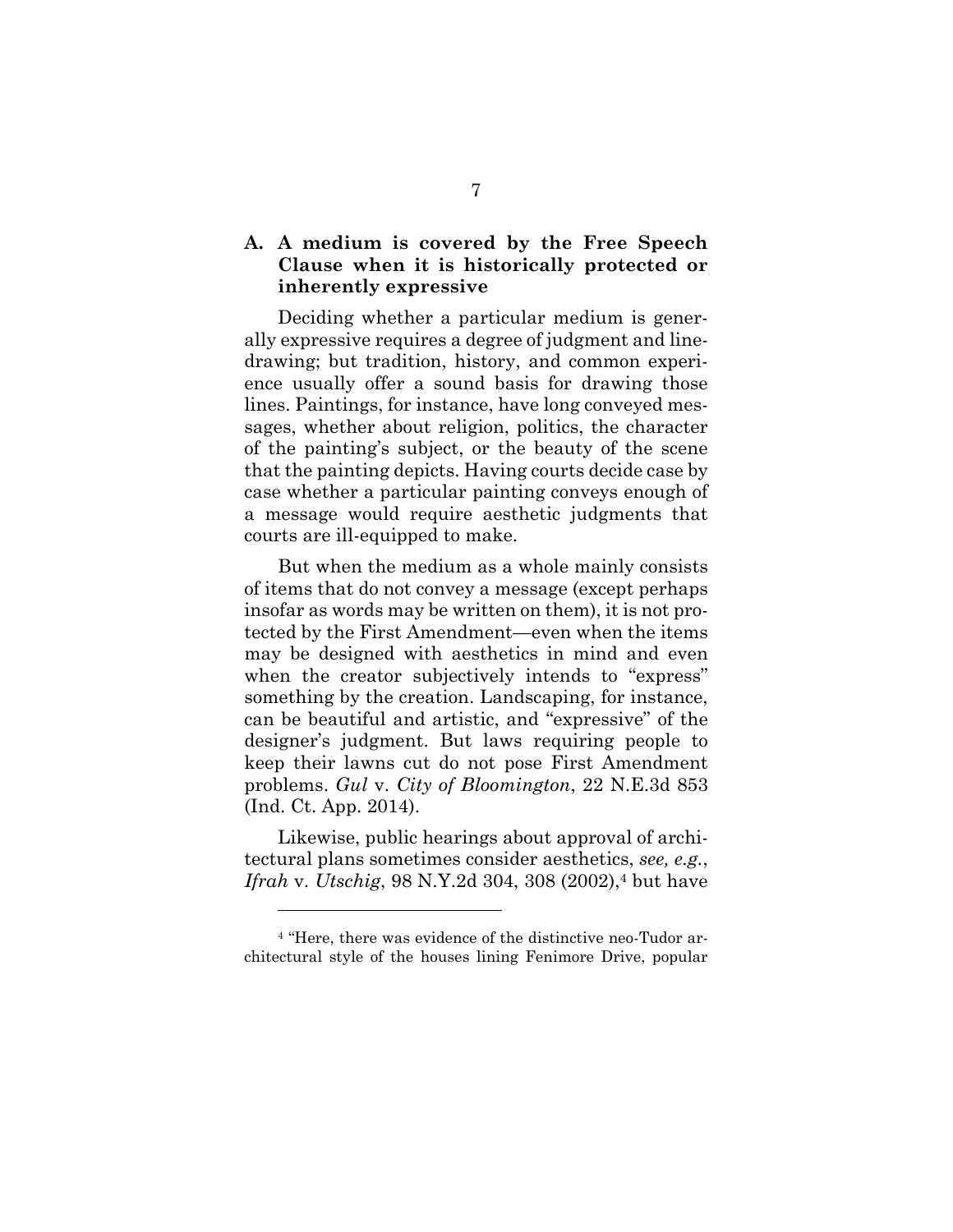not been seen as requiring First Amendment scrutiny. Whatever Takings Clause problem there might be with treating certain buildings as architectural historic landmarks, such designations have not been seen as posing a Free Speech Clause content discrimination problem. *See, e.g.*, *Penn Cent. Transp. Co.* v. *City of N.Y.*, 438 U.S. 104, 108 (1978) (describing landmark laws as being based in part on the landmarks' "architectural significance").<sup>5</sup>

This Court's cases have generally treated a medium as protected when it has historically and traditionally been recognized in the law as expressive. Parades, for example, have "'from ancient times, been a part of the privileges, immunities, rights, and liberties of citizens.'" *Hurley*, 515 U.S. at 579 (quoting *Hague* v. *Comm. for Indus. Org.,* 307 U.S. 496, 515 (1939) (opinion of Roberts, J.)). Many precedents evidence this tradition. *See, e.g., Hurley* (annual Irish-American parade); *Edwards* v. *South Carolina*, 372 U.S. 229 (1963) (civil rights protest march); *Gregory* v. *Chicago,* 394 U.S. 111 (1969) (procession conveying grievances to city government).

when those homes were built more than 60 years ago, which would be disturbed by the addition of a modern home on the subdivision." *Ifrah*, 98 N.Y.2d at 308. Such considerations might be seen by some as petty, intrusive, and inconsistent with private property rights; but they do not violate the First Amendment.

<sup>5</sup> Applying landmarking laws to a church, which prevents the church from altering its design or even tearing down the building, may interfere with the church's religious freedom rights, but for reasons specific to religious institutions. *See, e.g.*, *First Covenant Church of Seattle* v. *City of Seattle*, 840 P.2d 174 (Wash. 1992).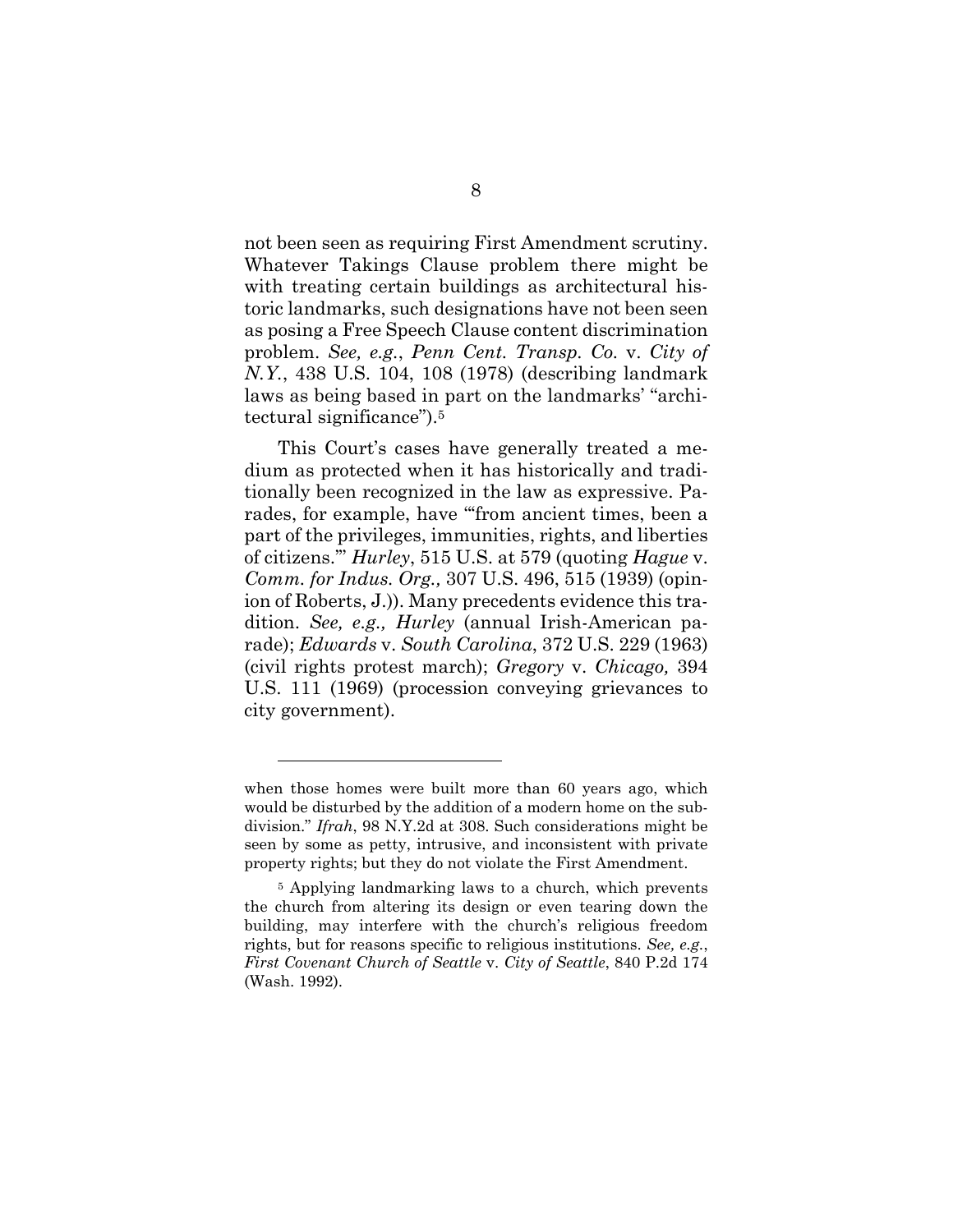But cake-making—even cake-making for ceremonial occasions (such as weddings and birthdays) lacks any such longstanding legal recognition as an expressive medium. Indeed, petitioners and their *amici* have cited no decisions from any court offering such recognition. Given the long history of wedding cakes, the absence of case law protecting such cake-making cannot be chalked up to novelty (unlike, say, a paucity of cases dealing with website design). Instead, the absence of any case law protecting the expressiveness of cake baking suggests that it has not been regarded in our constitutional tradition as a medium of expression. That makes cake baking distinct from long-recognized mediums of expression such as writing, singing, or photography.

And it makes sense that no such tradition has arisen, because cake-baking (unlike a protest march) is not an "inherent[ly] expressive[]" medium. *Hurley*, 515 U.S. at 568. In *Hurley*, the Court had no trouble concluding that parades are inherently expressive because they have little or no non-expressive function. "If there were no reason for a group of people to march from here to there except to reach a destination, they could make the trip without expressing any message beyond the fact of the march itself." *Id.* at 568. Writing, singing, and photography are likewise almost exclusively expressive by function and design.

Cake baking, though, is not inherently expressive. Its dominant purposes are functional. For the consumer, baked goods chiefly provide calories and taste. For the baker, baking primarily offers income through providing people with filling and tasty food, but is not chiefly a means of conveying messages. Most of what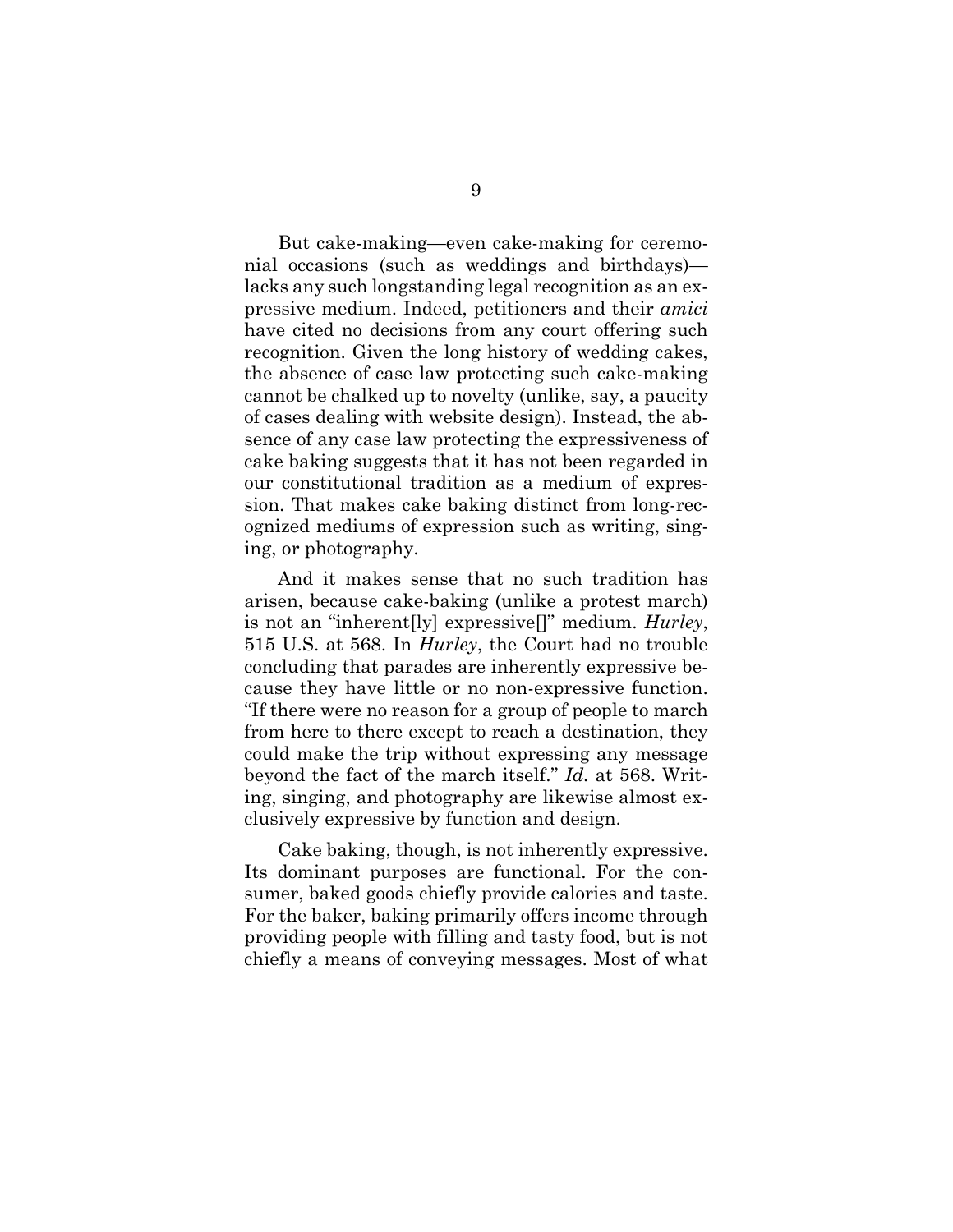cake bakers do falls within "the vast realm of nonexpressive conduct." *Id.* at 567. Cakes do not convey the rich, complex expression that can be conveyed by words, music, images, and the like; and to the extent that cakes are used in ceremonies, their significance is inextricably tied to their being eaten, not to any message they visually convey.

To be sure, cakes often do convey messages in the writing or graphics on the cake itself. Cake-makers might indeed have a First Amendment right to decline to include such written or graphic messages on a cake. The cake itself, though intended for use in a ceremony, is not itself generally expressive of any message (other than perhaps the fact that "this cake is intended for use in this ceremony").

Nor can wedding cakes be viewed as inherently expressive, or traditionally protected, simply by raising the level of generality and calling wedding-cake-making "art." <sup>6</sup> Much in life is art in the sense that it is

<sup>6</sup> *See, e.g.*, Brief for Petitioners at 1, 5, 9 ("Pet. Br.") ("[I]t would not be just a bakery, but an art gallery of cakes." "Phillips approaches cake design as an art form." "[Phillips] would consider it sacrilegious to express through his art an idea about marriage that conflicts with his religious beliefs."); *see also* Brief for the States of Texas et al. as Amici Curiae in Support of Petitioners at 2 ("Texas et al. Br.") at 2 ("This case is about the freedom of artistic expression . . . ."); Brief of *Amicus Curiae* The First Amendment Lawyers Association in Support of Petitioners, at 7, 13 ("First Am. Lawyers Ass'n Br.") (stating that the relevant question is "whether art is 'speech' within the meaning of the First Amendment," and that protection of "art" does not depend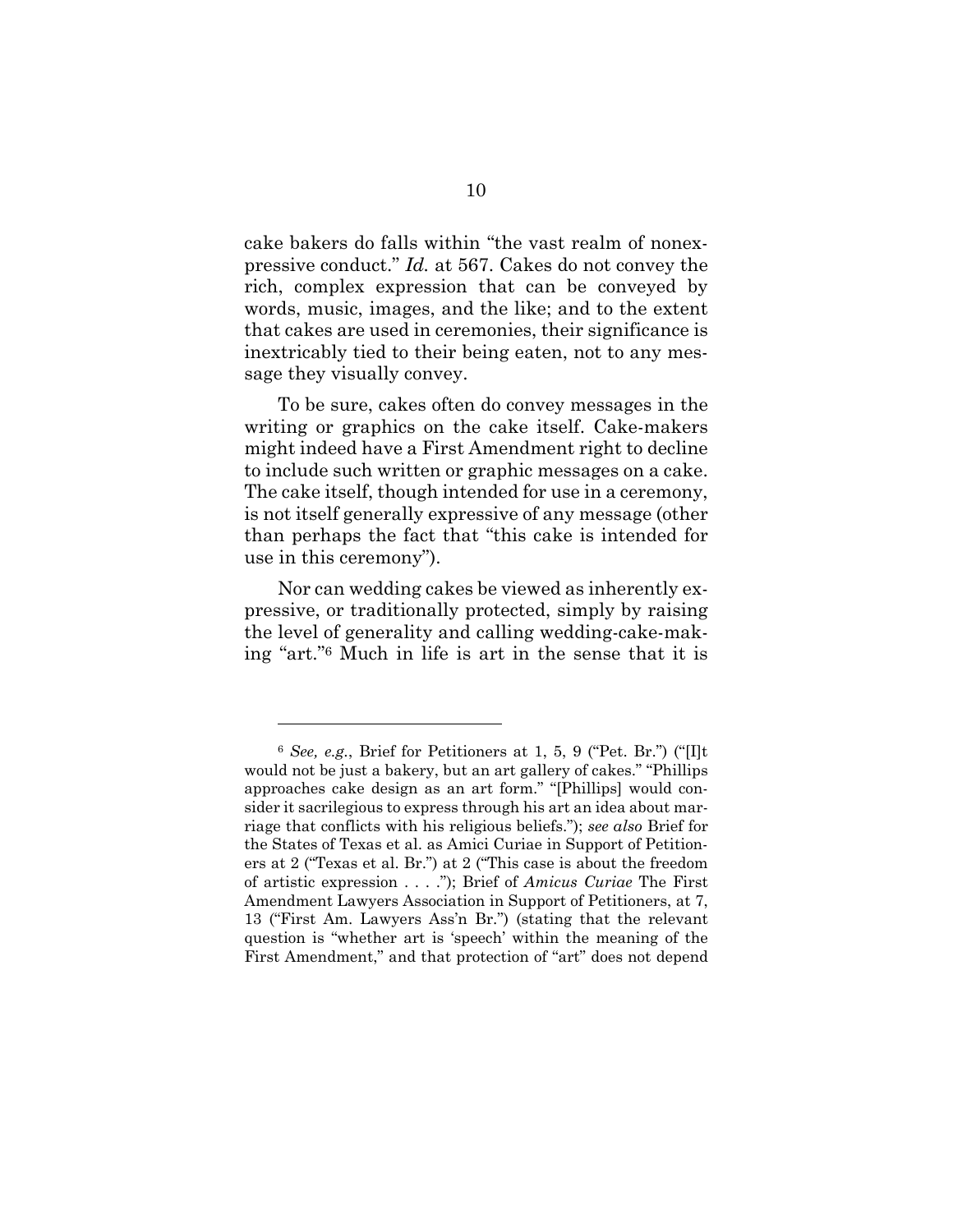aimed at creating beauty, including beauty identifiably linked with some ceremony or some style. Cooking is often said to be an art.<sup>7</sup> Even setting the table to present food is an art, with a long historical pedigree.<sup>8</sup> Subway calls its sandwich-makers "sandwich artists." <sup>9</sup> But a restaurant may not refuse to cook or prepare a table for certain customers on the ground that would be a speech compulsion.

Clothing designers likewise try to create aesthetically appealing clothes, and clothing is often said to "make a statement." Indeed, some clothing, such as a woman's pantsuit, may be seen in some time and place as implicitly connected with some symbolism, such as acceptance of professional norms of formal dress, coupled with a view of women's equality with men.

on whether "the intended message is sufficiently 'particularized'"); Cato Br. at 7 ("Although the Court has not yet considered cake-making, it has identified numerous forms of art as speech.").

<sup>7</sup> *See*, *e.g.*, HERVÉ THIS, PIERRE GAGNAIRE & M.B. DEBE-VOISE, COOKING: THE QUINTESSENTIAL ART (2010); JULIA CHILD & LOUISETTE BERTHOLLE, MASTERING THE ART OF FRENCH COOK-ING (1971); ANNE VOLOKH, THE ART OF RUSSIAN CUISINE (2d ed. 1989).

<sup>8</sup> CLAUDIA QUIGLEY MURPHY, THE HISTORY OF THE ART OF TABLESETTING: ANCIENT AND MODERN, FROM ANGLO-SAXON DAYS TO THE PRESENT TIME (1921).

<sup>9</sup> *See, e.g.*, Subway, *Regional Jobs*, http://www.subway.com/ en-us/careers/regionaljobs. They are educated at the University of Subway, *id.*; though they apparently do not get M.S.A. degrees, the Wall Street Journal has quoted more prominent "sandwich maestros" in an article titled *Master the Art of the Sandwich*. Karen Strabiner, WALL ST. J. (Mar. 31, 2016, 11:53 am), https:// www.wsj.com/articles/master-the-art-of-the-sandwich-1459439656?mg=prod/accounts-wsj.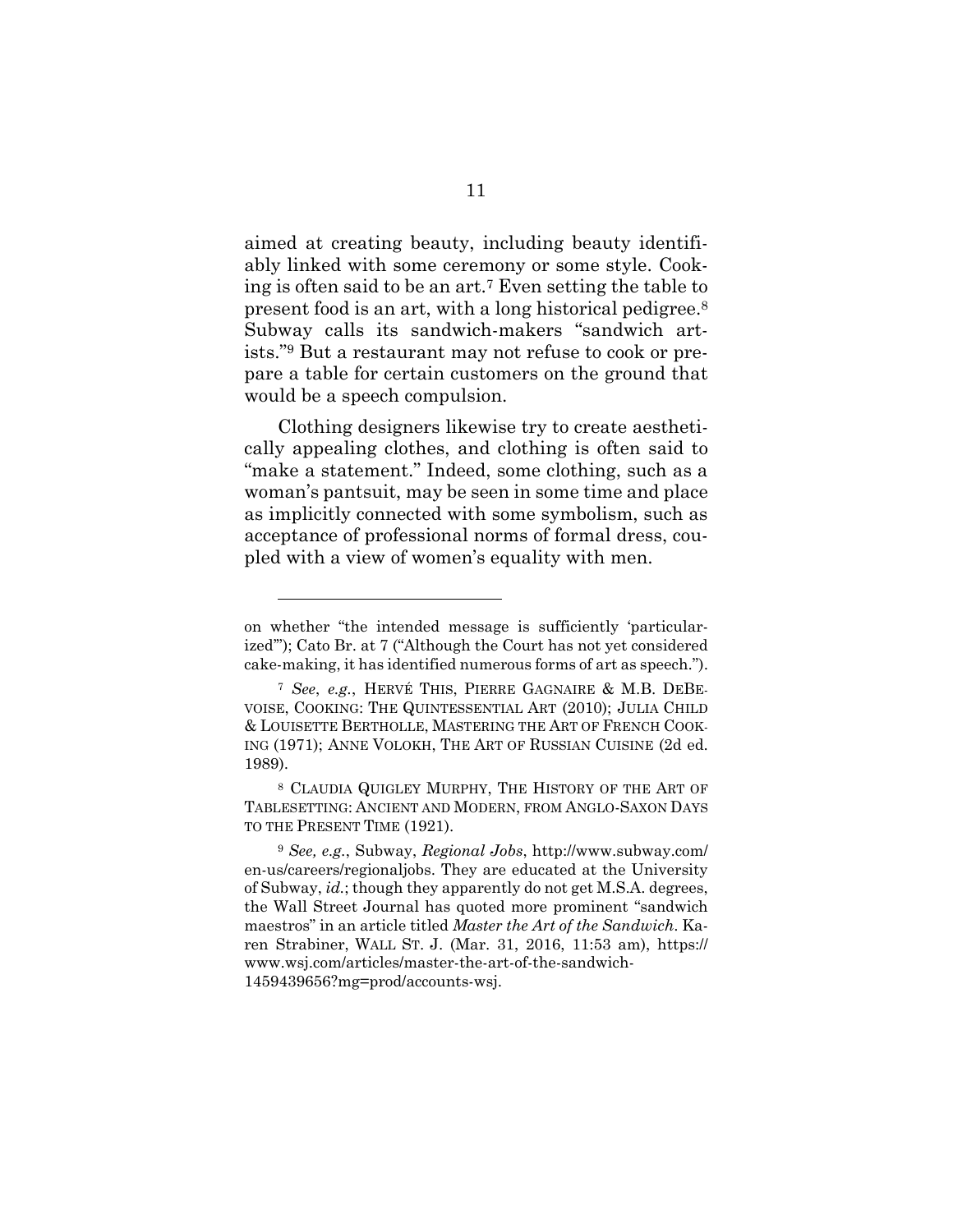But it does not follow that clothing choices are protected by the First Amendment (whether or not one can argue that they should be protected by the Due Process Clause or the Ninth Amendment, or that sexbased dress codes may violate the Equal Protection Clause). *See, e.g.*, *Zalewska* v. *Cty. of Sullivan*, 316 F.3d 314, 320 (2d Cir. 2003) ("a person's choice of dress or appearance in an ordinary context does not possess the communicative elements necessary to be considered speech-like conduct entitled to First Amendment protection"). And it likewise does not follow that decisions by custom clothing designers or manufacturers to discriminate among customers are protected by the First Amendment.

Hairstyles are similarly supposed to be aesthetically appealing, and can convey links to particular attitudes. But the First Amendment does not preclude the government from heavily regulating entry into the occupation of hairdressing, though a similar regulation aimed at, say, writers or singers would be an unconstitutional prior restraint. Likewise, a hairdresser who, for instance, refuses to do a cornrow hairstyle for a white customer<sup>10</sup> or refuses to cut a woman's hair in what he sees as an improperly masculine hairstyle,

<sup>10</sup> *See, e.g.*, Kareem Abdul-Jabbar, *Cornrows and Cultural Appropriation: The Truth About Racial Identity Theft*, TIME (Aug. 26, 2015), http://time.com/4011171/cornrows-and-cultural-appropriation-the-truth-about-racial-identity-theft/; Maisha Z. Johnson, *7 Reasons Why White People Should Not Wear Black Hairstyles*, EVERYDAY FEMINISM (July 28, 2015), https://everydayfeminism.com/2015/07/white-people-black-hairstyles/.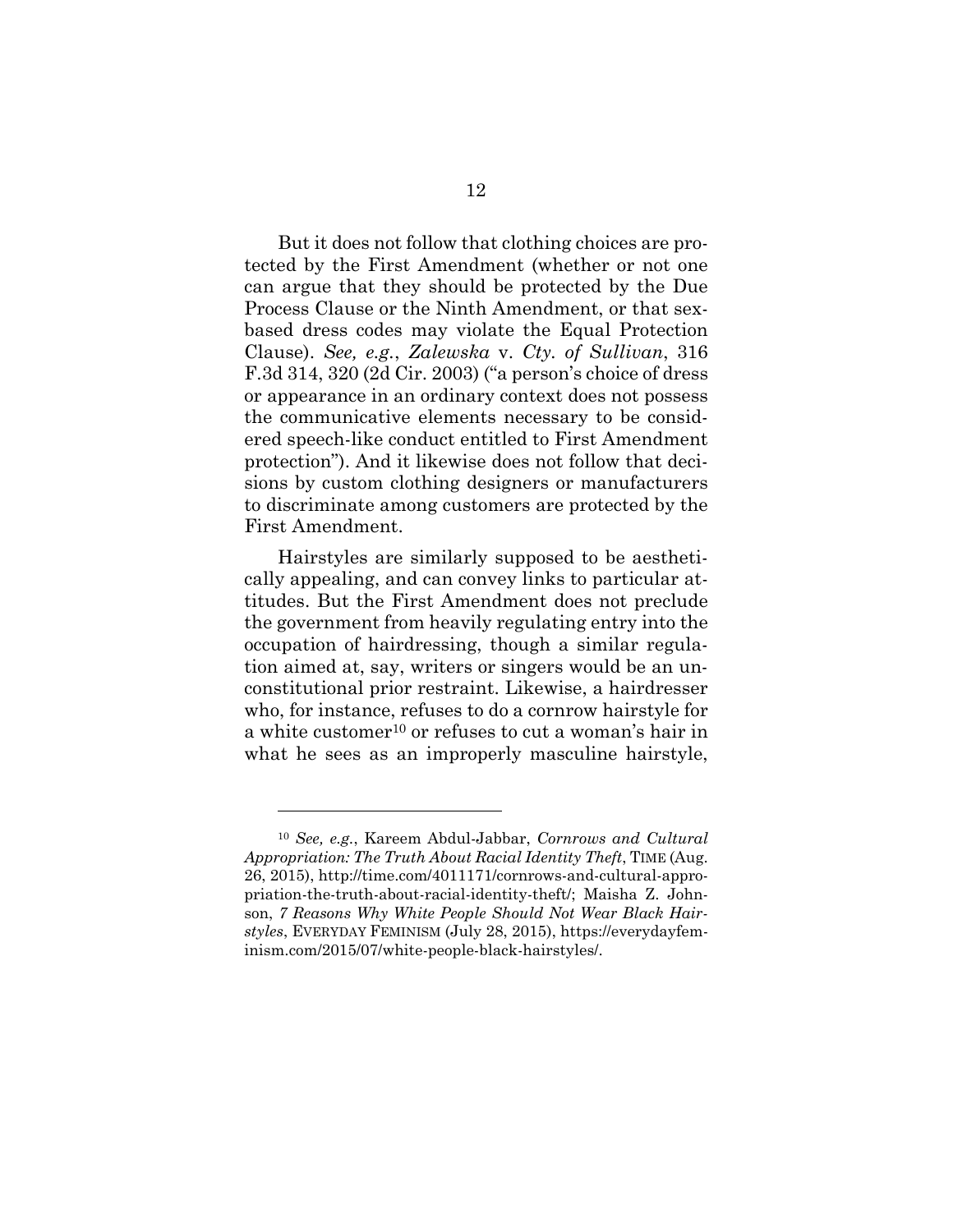cannot claim a First Amendment freedom from compelled speech.

Many occupations boast of their artistry or, as one amicus brief asserts, at least "'bear[] some of the earmarks of an attempt' at art." Texas at al. Br. at 9. For every Masterpiece Cakeshop there is a Masterpiece Hair and Masterpiece Plastic Surgery—and, though these names might be facetious or puffing, Masterpiece Limousine and Masterpiece Plumbing.<sup>11</sup>

Lines between First-Amendment-protected expression and other conduct and products must be drawn, or else every regulation would be subject at least to the First Amendment scrutiny applicable to content-neutral rules. Jackson Pollock paintings are protected because they are special cases of a broad medium—painting—that has long been used to communicate expression. But even if art is protected, not all art-like things can be. Marcel Duchamp's urinal might be art in a museum, and indeed might be treated as purely a sculpture when it is not used for its traditional function. Yet functional urinals are not generally protected expression, even though they have aesthetic qualities even in a restroom and not just in a museum.

<sup>11</sup> Masterpiece Hair, http://www.masterpiecehair.com/; Masterpiece M.D.: A Regenerative Health Spa, http://www.masterpiecemedspa.com/about-us/ ("You only have one Canvas. Make it a Masterpiece."); Masterpiece Limousine, http://www.masterlimos.com; Masterpiece Plumbing, http://masterpieceplumbing. com.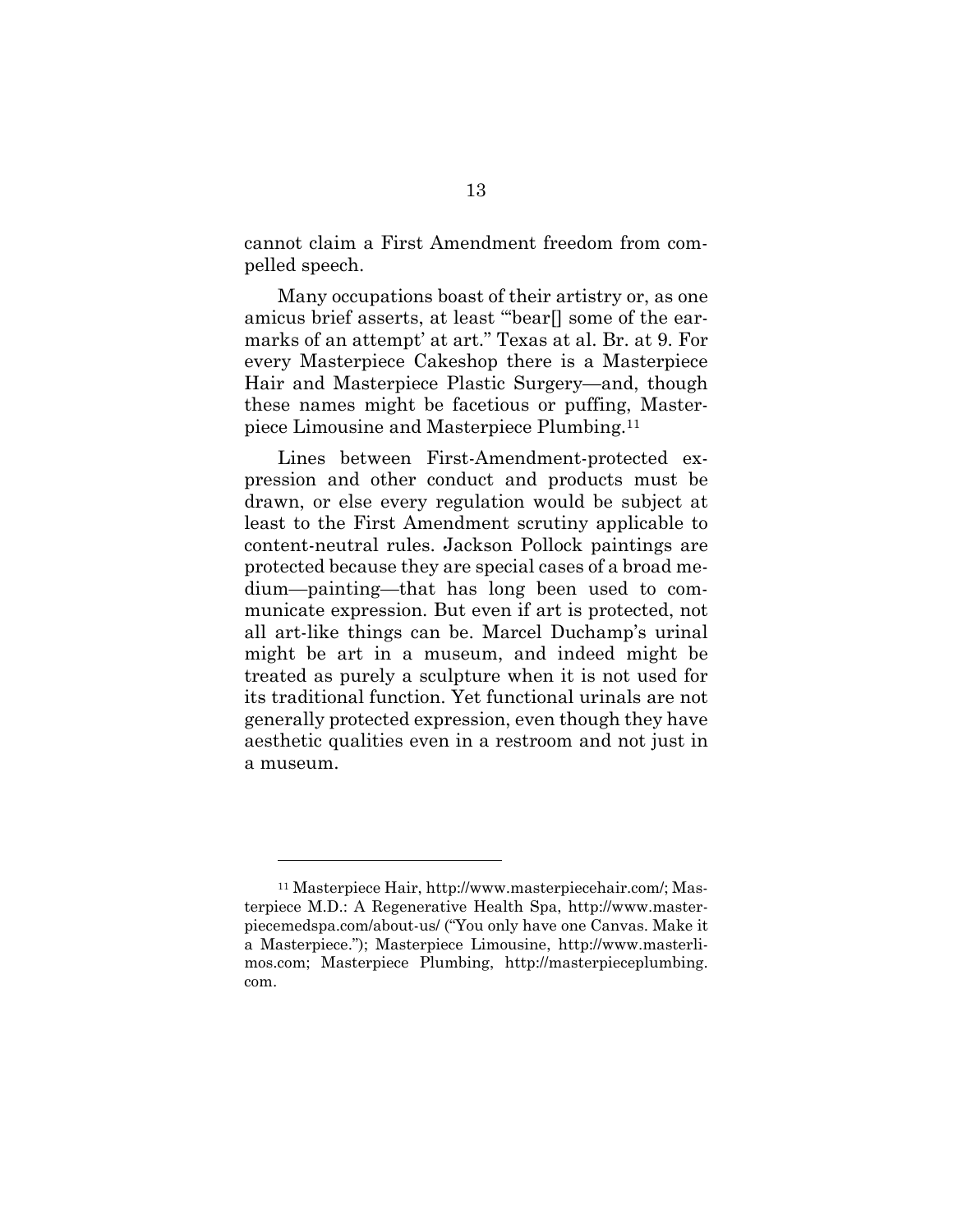To say that baked goods, including very beautiful ones or ones intended for special occasions, are protected forms of "art" would trivialize the First Amendment. It cannot be that "an apparently limitless variety of [baked goods] can be labeled 'speech'" because they are artistically creative. *O'Brien*, 391 U.S. at 376; *see also* First Am. Lawyers Ass'n Br. at 16. Unless the profession or conduct under consideration is described with more specificity, effectively any form of human activity could be recast as a form of First Amendment protected expression.

#### <span id="page-21-0"></span>**B. Masterpiece Cakeshop was not compelled to engage in symbolic expression**

To be sure, even some activities that are not inherently expressive may be so treated if they are intended to and likely to convey a particular message. The use of fire is not inherently expressive. Even burning paper (say, by crumpling up newspaper to help build a fire) is not inherently expressive. But burning a book might well be expressive enough to trigger meaningful First Amendment scrutiny. Likewise, compelling someone to burn a book may be treated as a speech compulsion.

But the Commission's order compels Masterpiece only to "cease and desist from discriminating against [Craig and Mullins] and other same-sex couples by refusing to sell them wedding cakes or any product it would sell to heterosexual couples." *Craig* v. *Masterpiece Cakeshop, Inc.*, 370 P.3d 272, 286 (Colo. Ct. App. 2015). The order does not compel symbolic conduct or the production of any particular cake that might constitute expression, either with or without writing, symbols, or other design elements.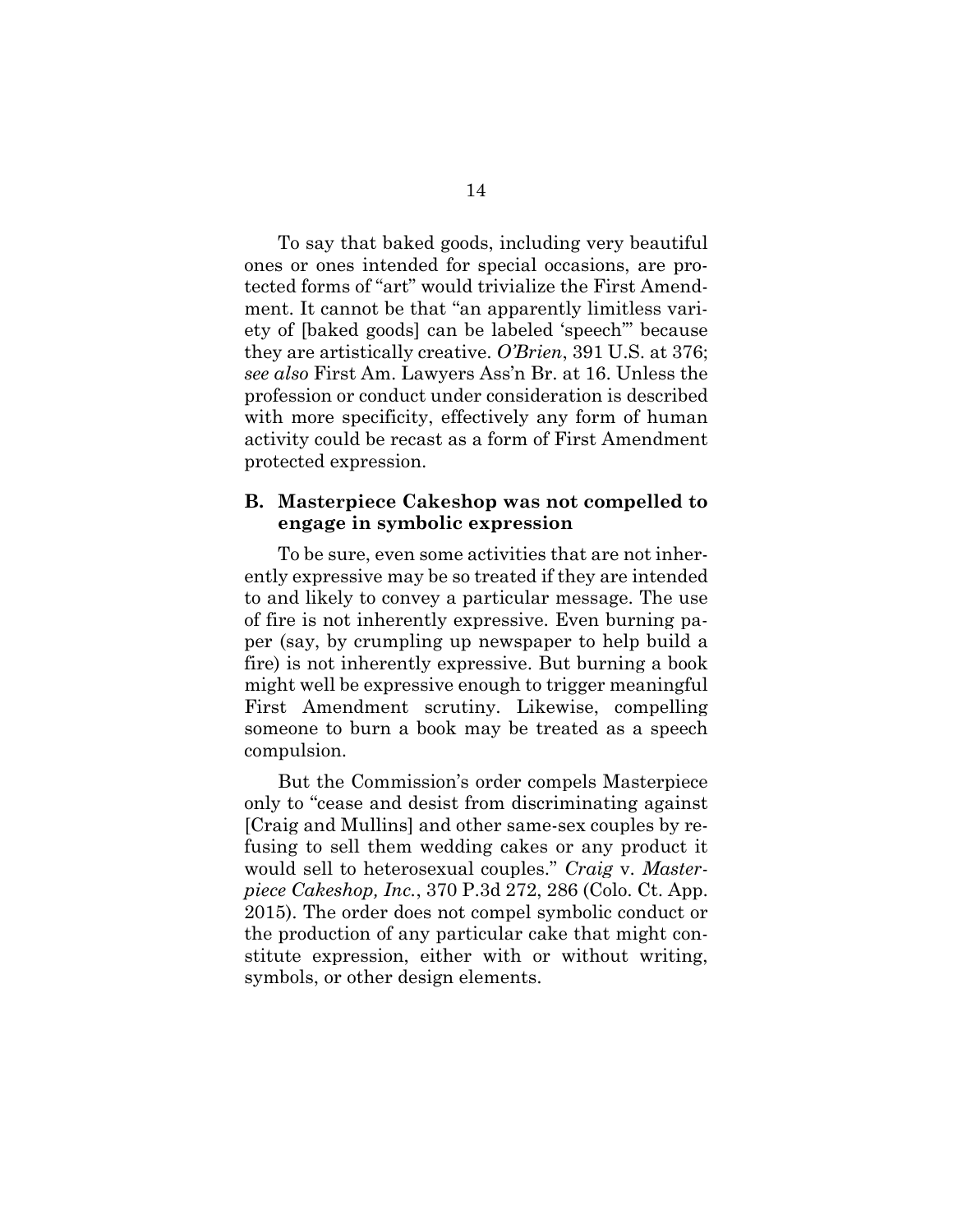This is not a case involving cake customization, as the uncontested facts show. In 2012, Respondent Craig and Mullins walked into Masterpiece Cakeshop and were looking through a photo album of owner Jack Phillips's custom-designed cakes. Phillips sat down to greet them at a consultation table. According to Phillips's own account, "the men said they wanted a wedding cake for 'our wedding.'" Phillips replied that he does not "create wedding cakes for same-sex weddings." Phillips then added, "I'll make your birthday cakes, shower cakes, sell you cookies and brownies, I just don't make cakes for same-sex weddings." Joint Appendix ("App.") 168. The couple got up and left, with no further discussion. The entire exchange lasted 20 seconds. *Id*. at 169. Respondents' cake was eventually baked in white frosting with internal rainbow colors on one level, *id.* at 175-76, but no such idea was mentioned to Phillips.

Indeed, the Colorado Court of Appeals "recognize[d] that a wedding cake, in some circumstances, may convey a particularized message celebrating same-sex marriage and, in such cases, First Amendment speech protections may be implicated." *Masterpiece Cakeshop*, 370 P.3d at 288. But the court did not reach the issue, because "Phillips denied Craig's and Mullins' request without any discussion regarding the wedding cake's design or any possible written inscriptions." 12

<sup>12</sup> The Colorado Court of Appeals wrote that Craig and Mullins requested that Phillips "design and create" a cake for their wedding. *Masterpiece Cakeshop,* 370 P.3d at 276 ¶ 3. Petitioners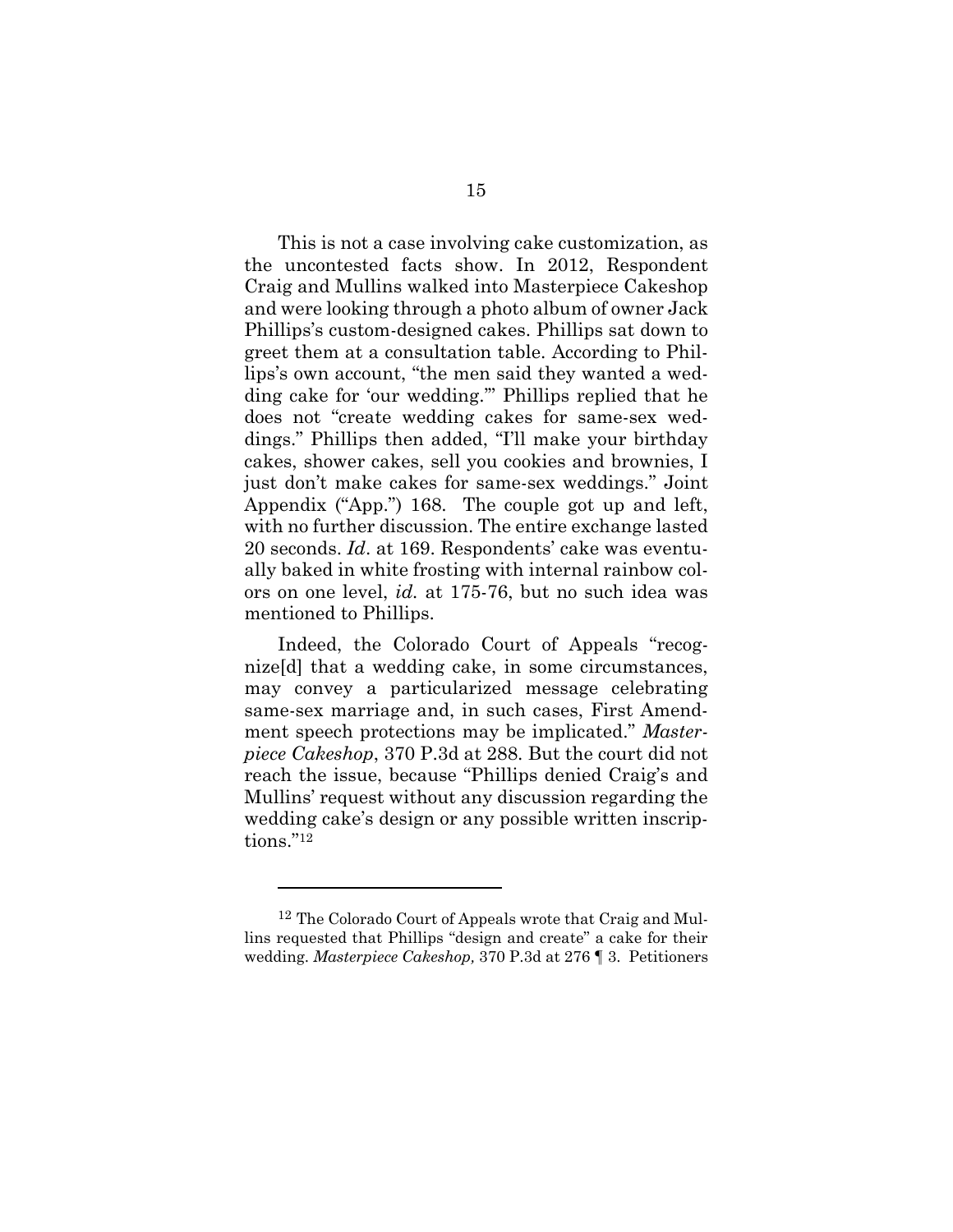Indeed, not all of Phillips's wedding cakes are even original designs uniquely crafted for each couple. App. 161 ¶ 39 ("Couples may select from one of our unique creations that are on display in the store, *or* they may request that I design and create something entirely different." (emphasis added)). Had the conversation between Phillips and the Respondents continued beyond 20 seconds, the couple might well have requested a cake that triggered no concerns about compelled expression. For all Phillips knew, Craig and Mullins might have settled on a preformulated cake design from Phillips' photo album and asked Phillips simply to execute it to their specifications (regarding, for example, the height, diameter, or number of levels of the cake). In that case, "there would be little to suggest the baker was involved in a creative or artistic endeavor." First Am. Lawyers Ass'n Br. at 17 n.5.

Or the couple could have asked Phillips to sell them a cake, if one were available, that had already been made and was sitting in a display case. *See* Pet. Br. at 58 (suggesting narrowing construction of Colorado law that would deny exemption for "selling premade items to the public"). There is no reason to think

repeat this claim in their briefing to this Court. *See* Reply in Support of Petition for a Writ of Certiorari at 4 ("And the Colorado Court of Appeals acknowledged that Craig and Mullins 'requested that Phillips *design and create a cake to celebrate their same-sex wedding*.'" (emphasis in original)). But the Colorado Court of Appeals did not cite anything in the record to support the assertion. Phillips' own account of the 20-second meeting, in his affidavit, says nothing about a request that he "design and create" a cake. Instead, he says the couple told him simply that they "wanted a wedding cake for 'our wedding.'" App. 168.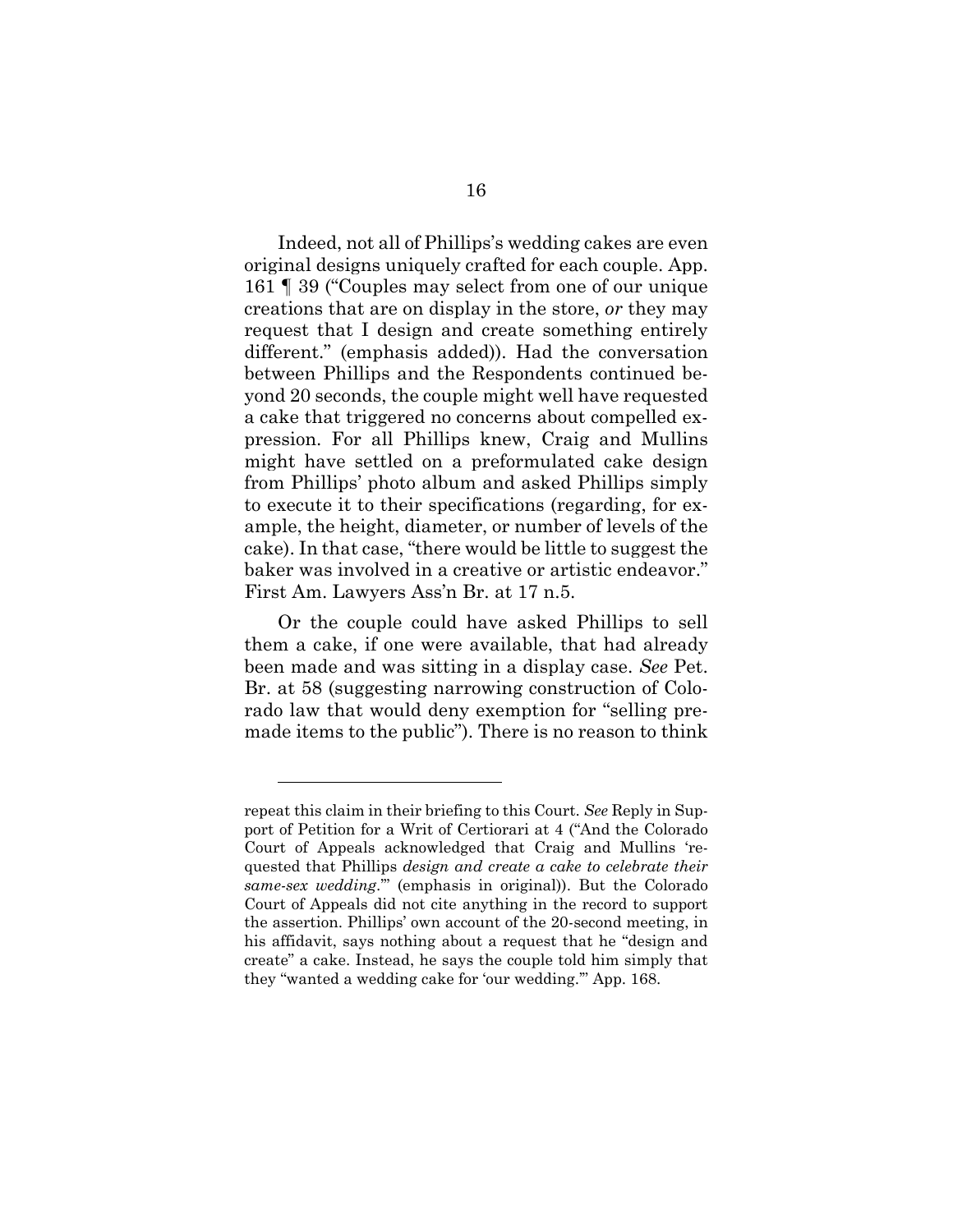that Masterpiece Cakeshop's selling a bland, nondescript, or premade cake for a same-sex wedding would be intended to and likely would be perceived as symbolic expression. *See Rumsfeld*, 547 U.S. at 61, 66 (concluding that mere compliance with antidiscrimination law, there as to the provision of interviewing rooms, is not compelled speech, and noncompliance would not be protected symbolic expression).

And even if all of Phillips' wedding cakes could be described as custom-made, *see* Pet. Br. at 1; Brief for the United States as Amicus Curiae Supporting Petitioners at 2 ("U.S. Br."), not all acts of customization are expressive. Everything from automobiles to shoes may be customized, allowing individualized consumer choices among innumerable option combinations. For example, even after substantially reducing ordering complexity in 2009, Ford made its popular F-150 truck available for order by individual buyers "in nearly 10 million combinations of trim series, colors, engines, body styles and options." <sup>13</sup> It does not follow that every Ford F-150 bears a message protected by the First Amendment, much less that an order requiring Ford to sell trucks without discrimination to gay and straight car buyers would be a speech compulsion.

The relevant Free Speech Clause question is not whether a merchant customizes a product, but whether the customization communicates protected expression. Here, the facts reveal no specific request for an expressive message—and no such message was

<sup>13</sup> Amy Wilson, *Ford Reins in F-150 Order Combinations*, AUTOMOTIVE WEEK (Aug. 19, 2008, 12:01 am), [http://www.](http://www.autonews.com/article/20080819/ZZZ_SPECIAL/113735/ford-reins-in-f-150-order-combinations) [autonews.com/article/20080819/ZZZ\\_SPECIAL/113735/ford](http://www.autonews.com/article/20080819/ZZZ_SPECIAL/113735/ford-reins-in-f-150-order-combinations)[reins-in-f-150-order-combinations\)](http://www.autonews.com/article/20080819/ZZZ_SPECIAL/113735/ford-reins-in-f-150-order-combinations).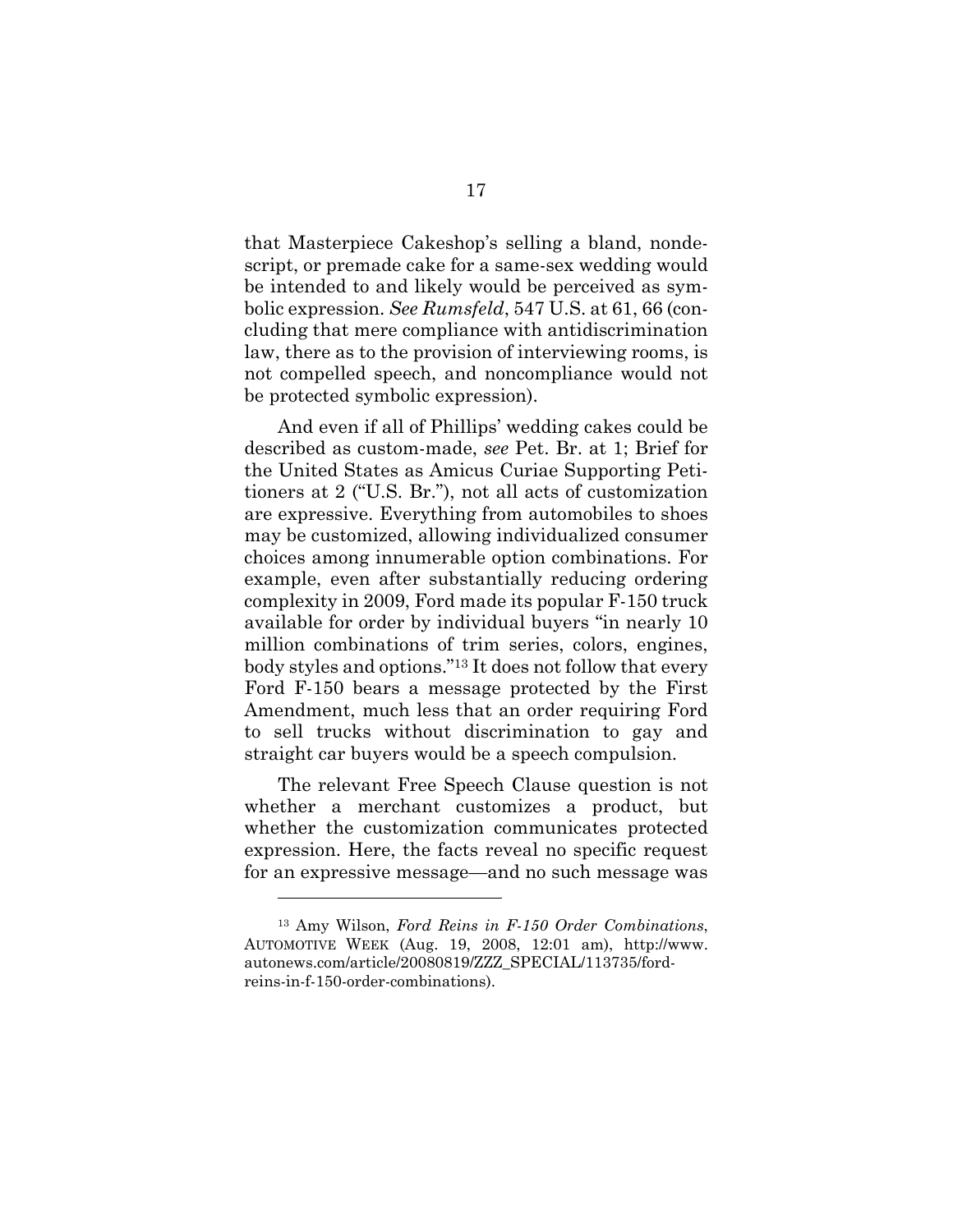necessarily present. No one looks at a wedding cake and reflects, "the baker has blessed this union." For most cakes, people do not even think, "the baker has designed this cake to convey someone else's message about the union." Phillips may subjectively believe that making the cake would have communicated a message about his clients' marriage, but there is not a substantial likelihood "that the message would be understood by those who viewed it." *Johnson*, 491 U.S. at 404 (quoting *Spence*, 418 U.S. at 411).

Phillips' refusal to make the cake is thus a refusal to engage in conduct, not a refusal to create speech. That refusal violated Colorado's public accommodations law; even if Phillips would have been willing to serve same-sex couples in other contexts, he was unwilling to serve them in this one. Some legislatures may choose to exempt bakers from public accommodations laws when it comes to same-sex weddings. But the Free Speech Clause does not mandate such exemptions.

### <span id="page-25-0"></span>**C. Cake bakers retain broad First Amendment rights as to actual speech**

As the Colorado Civil Rights Commission has acknowledged, a wedding cake baker could decline "to create cakes that feature specific designs or messages that are offensive." Brief of the Colorado Civil Rights Commission in Opposition at 11. Such refusals would not constitute discrimination based on a protected classification but would instead be based on opposition to the customer's articulable message.

Requiring bakers to design a cake using certain words, symbols, or other politically significant design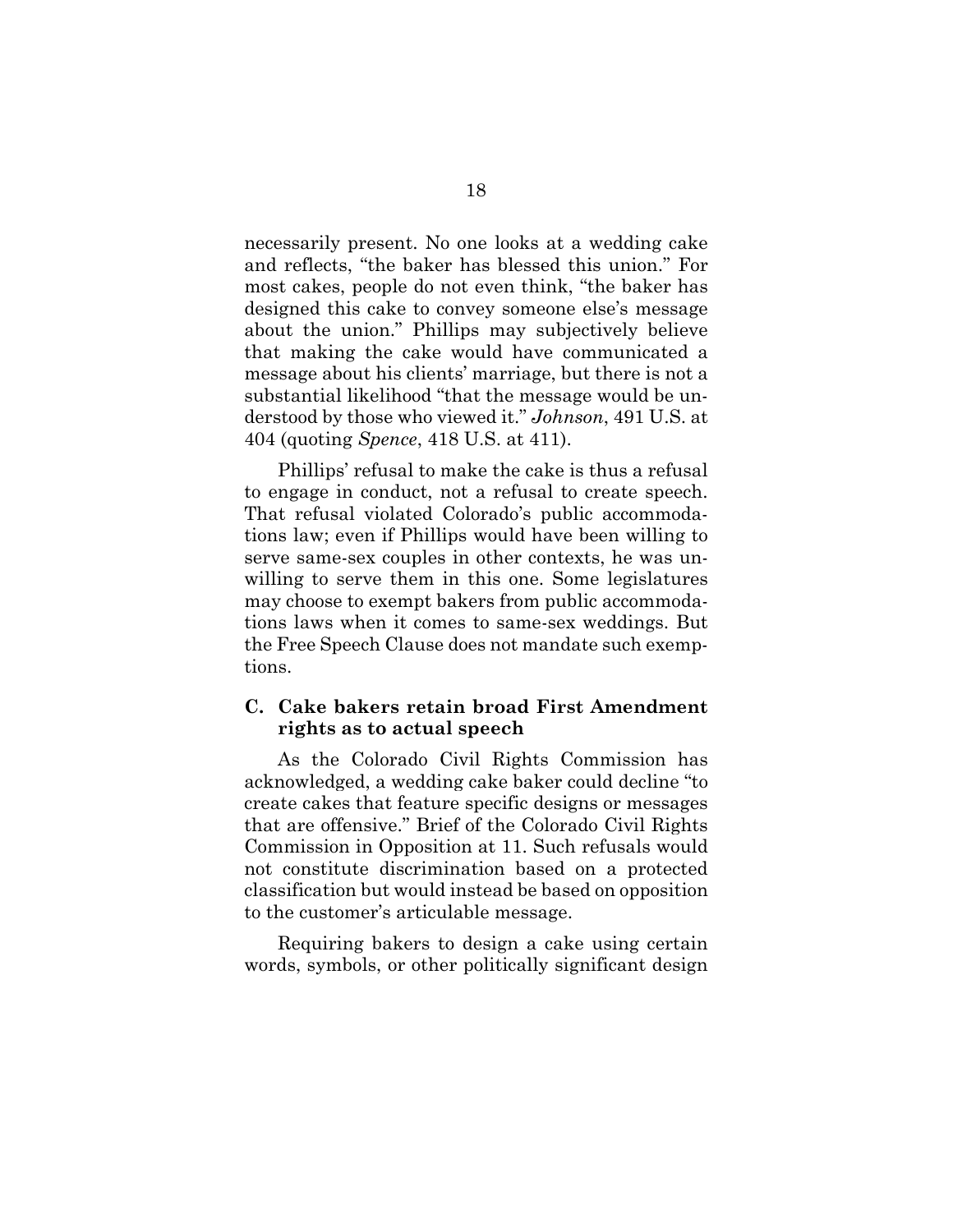elements, might likewise be an unconstitutional speech compulsion. If state law were interpreted as requiring bakers to include specific messages, *amici* think that the compulsion may indeed violate the First Amendment. Even if the choice to wear certain styles of clothing is not protected by the First Amendment, restrictions on wearing certain words on clothing are unconstitutional, *see Cohen* v. *California*, 403 U.S. 15 (1971); the same goes for cakes. An architectural regulation that bars murals with a certain content—or for that matter, a ban on any signs, regardless of content, placed in a home's windows, *see, e.g.*, *City of Ladue* v. *Gilleo*, 512 U.S. 43 (1994)—would likewise violate the First Amendment: That would be a regulation of a traditionally protected medium (paintings or words) and not of a traditionally unprotected one (architecture).

But just as restricting bakeries, including bakeries that do custom orders, does not restrict speech, so compelling bakers to simply produce a cake that does not contain a message does not compel speech. While requiring a baker to create cakes with specific messages may be a speech compulsion, no such requirement was imposed here. This case is about Phillips' categorical refusal to provide a particular sort of product to customers based solely on their sexual orientation reflected in the event for which the product was to be provided,<sup>14</sup> in violation of a state public accommodations law. It is not about any refusal on Phillips' part to speak through his cake creations.

<sup>14</sup> Masterpiece Cakeshop has refused to provide even a cupcake for a lesbian couple's commitment ceremony. App. 73, 82, 113-14.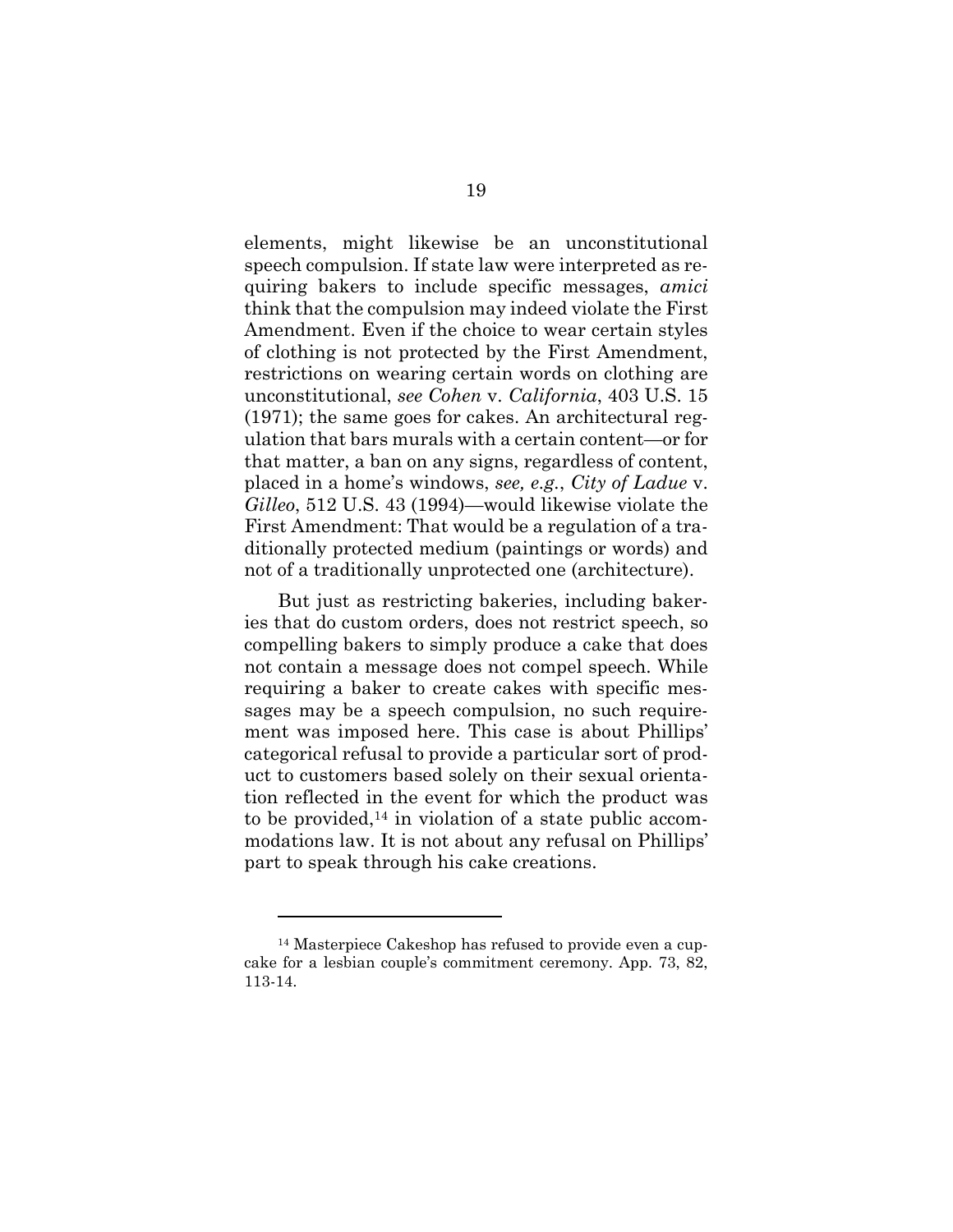## <span id="page-27-0"></span>**D. If accepted, Petitioners' Free Speech Clause claims would apply to a vast range of conduct**

Petitioners' First Amendment objection to providing cakes for the weddings of same-sex couples cannot be limited (1) to cakes, (2) to weddings, or (3) to samesex couples.

1. Cakes are not the only customized "artistic" goods that may express messages. Petitioners and their *amici* reassure the Court that their claims apply only to a narrow class of expressive products and services. Thus, they assert, this case does involve employment discrimination, Pet Br. at 58-59, or a refusal to serve couples at hotels or restaurants, Texas et al. Br. at 7 (distinguishing such "non-expressive" conduct), or declining to rent a pavilion for an event, First Am. Lawyers Ass'n Br. at 24, or discrimination by caterers or limousine service operators, Cato Br. at 3. But if the protection against compelled speech extends beyond mediums that have traditionally and historically been recognized as primarily expressive, and if the protection goes beyond inherently expressive goods and services, many professionals could claim similar protection.

Indeed, in this very case, 479 "Creative Professionals" have filed an amicus brief supporting Masterpiece Cakeshop. Brief of 479 Creative Professionals as *Amici Curiae* in Support of Petitioner at Appendix A (listing professionals from all 50 states). Among those claiming First Amendment protection for their professions are: a seamstress, a milliner, a stage-lighting designer, event planners, a knitter, a needle maker, and a paper crafter. *See id.* at 2a, 4a, 7a, 8a, 12a, 17a, 18a.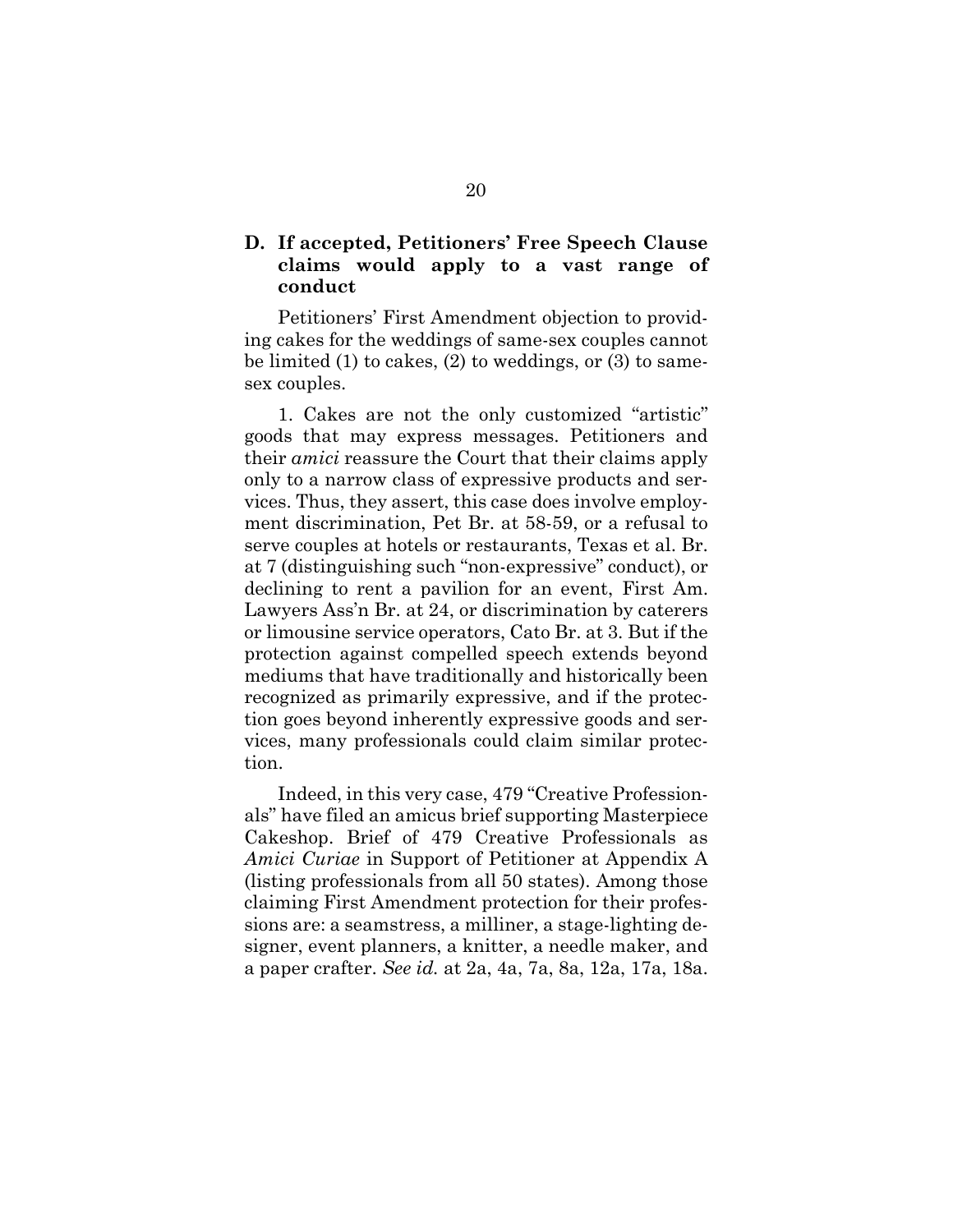All of these professions and more may be described as "expressive" in some broad sense. But they cannot be constitutionally exempt from having to sell all their goods and services, no matter how interchangeable, premade, or routinized, for any event they object to, no matter how remote they are personally from the event or how unlikely it is that their good or service will be associated with them personally.

2. Weddings are not the only occasions people celebrate. Phillips told Craig and Mullins that he would bake them a cake for a birthday or shower, but there is nothing in the logic of Petitioners' argument that would prevent him from claiming constitutional protection against baking goods for those occasions as well. Birthdays and showers are meaningful events in a family's life and the appearance of a cake at those events helps in the celebration of them. Already one baker has refused to sell a birthday cake that a lesbian sought to purchase for her wife, explaining "we do not do cakes for same sex weddings *or parties*." 15

3. Nor would the potential exemption cases be limited to claims of discrimination based on sexual orientation. Public accommodations laws commonly forbid discrimination on the basis of race, national origin, color, religion, and sex. "Government cannot compel private artistic expression [here, wedding cakes] ever," asserts an amicus brief filed on behalf of 20 states. "So here, 'it is both unnecessary and incorrect to ask whether the State can show that the statute is

<sup>15</sup> Frank Carber, *Ohio Baker Refuses to Make a Birthday Cake for Lesbian Customer*, METRO WEEKLY (July 12, 2016), http://www.metroweekly.com/2016/07/ohio-baker-make-birthday-cake-lesbian-customer/ (emphasis added).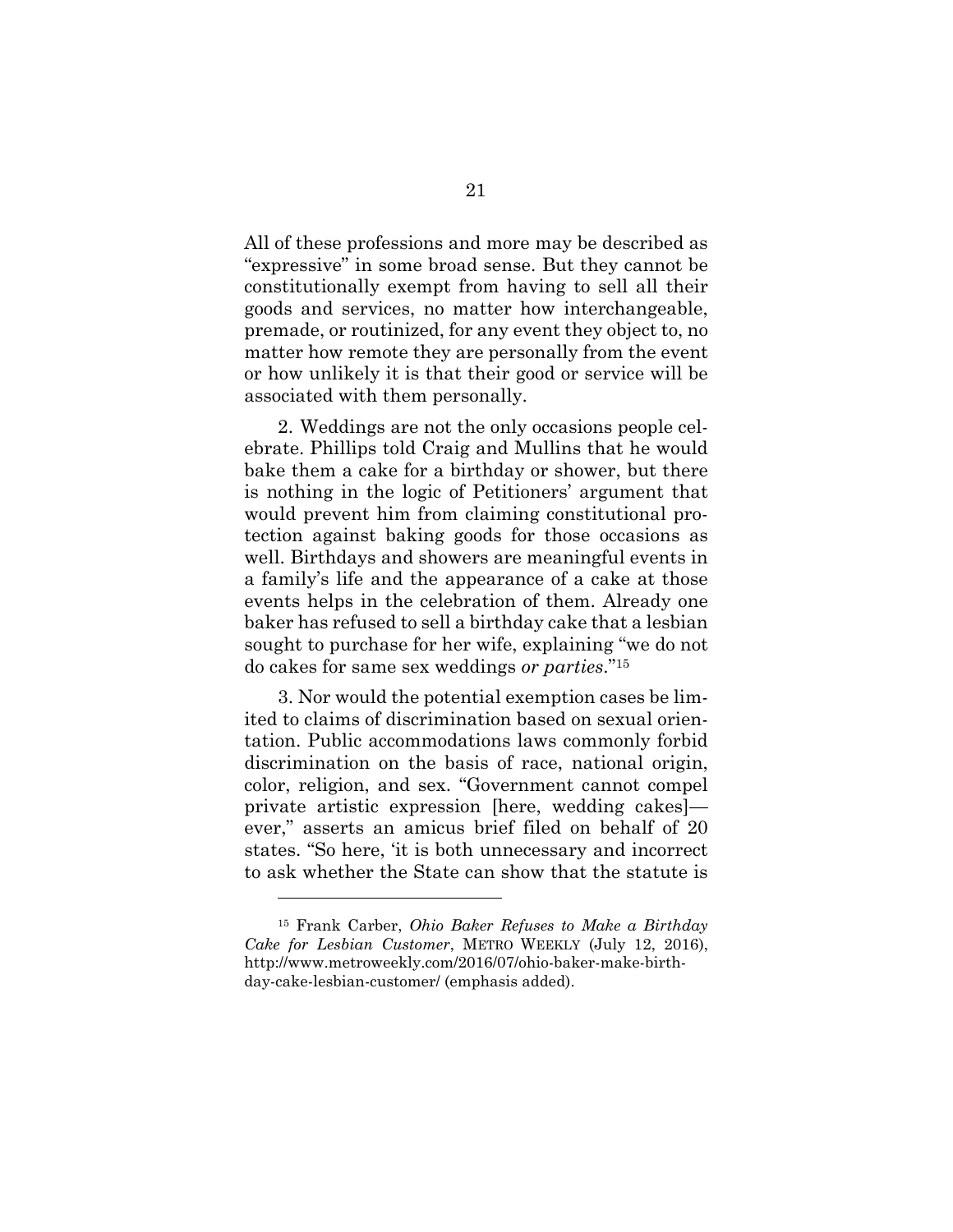necessary to serve a compelling interest and is narrowly drawn to achieve that end.'" Texas et al. Br. at 24. Under that view, even race discrimination in the sale of wedding cakes and other broadly "artistic" products and services would be shielded.

To be sure, sometimes the freedom of speech may include the right to discriminate based on race, religion, sex, and the like. Just as the director of a musical may have the right to choose actors based on the actors' race, *see, e.g.*, *Claybrooks* v. *ABC*, 898 F. Supp. 2d 986, 996 (M.D. Tenn. 2012), so an actor must have the right to choose which jobs to accept, even if the choice is racially discriminatory. As the Summary Argument noted and as the Cato Brief argues in detail, Cato Br. 3-5, 10-15, writers should be free to refuse to take freelance assignments from religious denominations whose views they condemn. But these situations should be rare First Amendment exceptions from generally applicable antidiscrimination laws; the petitioners' theory, if taken seriously, would make those exceptions the rule.

## <span id="page-29-0"></span>**II. The Free Speech Clause bars compulsion to participate in others' expression—but not all creating and supplying of custom goods qualifies as participation**

The Free Speech Clause also bars requiring people to actually participate in others' speech or ceremonial expression, religious or secular. An actor who holds himself out as willing to work in commercials, for instance, cannot be penalized for refusing to act in an advertisement for a Southern Baptist Church—even if he is willing to act in advertisements for other reli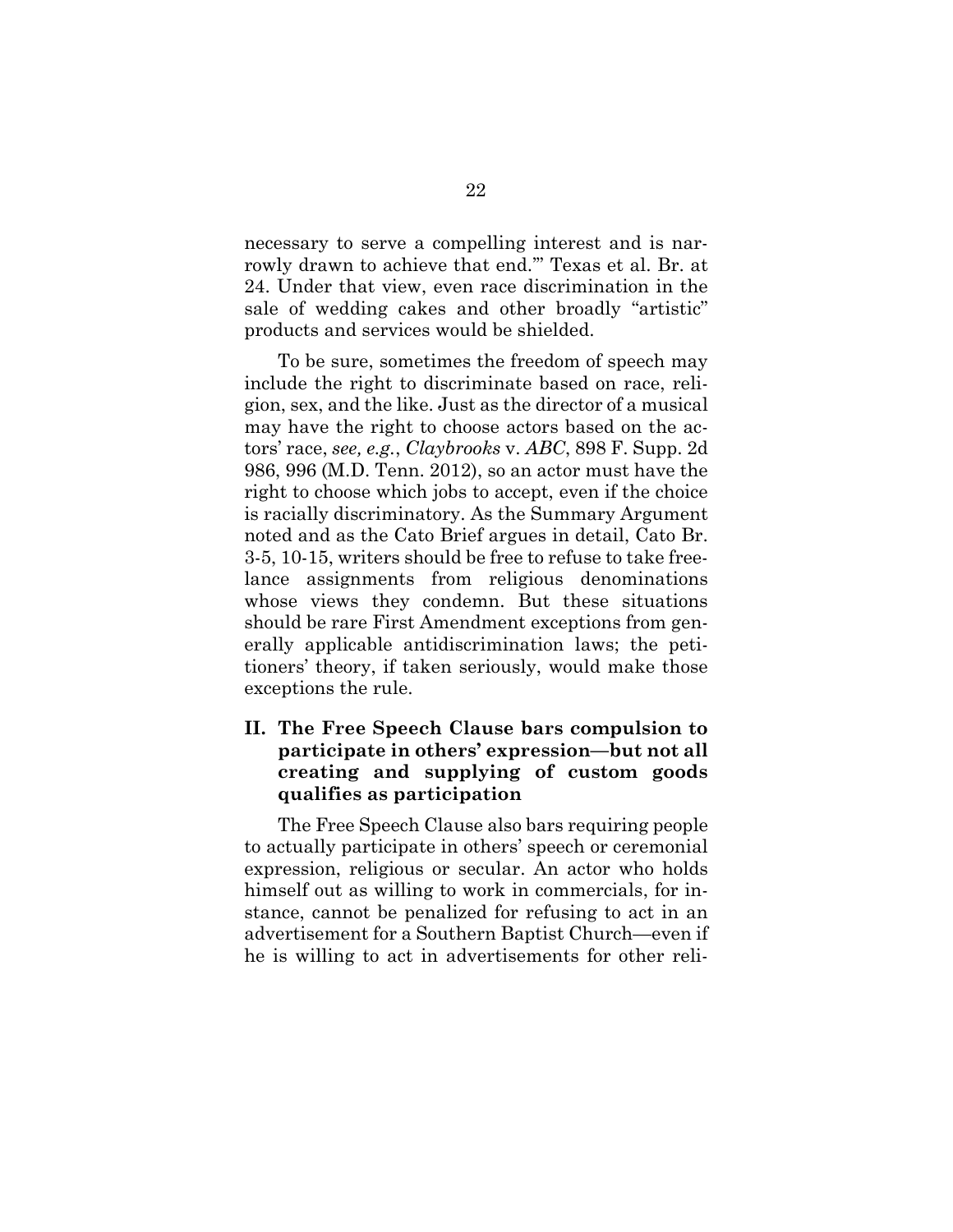gions, and even if state law treats such selective refusals as forbidden religious discrimination. Likewise, the Government plausibly argues that a wedding photographer or musician cannot be compelled to be "actively involved" in "a ceremony or other expressive event." U.S. Br. at 19-20. That concern about compelled personal participation in speech is supported by decisions like *Hurley* (which held that the government cannot compel an Irish parade to include a particular expressive contingent) and *W. Va. Bd. of Ed.* v. *Barnette*, 319 U.S. 624 (1943) (which held that the government cannot compel children to recite the Pledge of Allegiance).

But not all creating and supplying of goods that may eventually be used in others' expression can qualify as "participation" for Free Speech Clause purposes. In *FAIR*, this Court held that institutions can be required to let speakers onto their property because "schools are not speaking when they host interviews and recruiting receptions," 547 U.S. at 64, and schools are not expressively associating with the visiting interviewers, *id*. at 69-70. Compelling schools to let speakers onto their property is thus not constitutionally forbidden compelled participation in others' speech. *See also PruneYard Shopping Center* v. *Robins*, 447 U.S. 74 (1980). Compelling cake makers to make cakes that will be used in another's speech miles away is, if anything, even more distant from true compelled participation in the speech.

Nor is Phillips' act of delivering a cake to a wedding or wedding celebration participation in the wedding. Phillips sometimes chooses to stay for a wedding ceremony, App. 163 ¶ 47, but it is undisputed that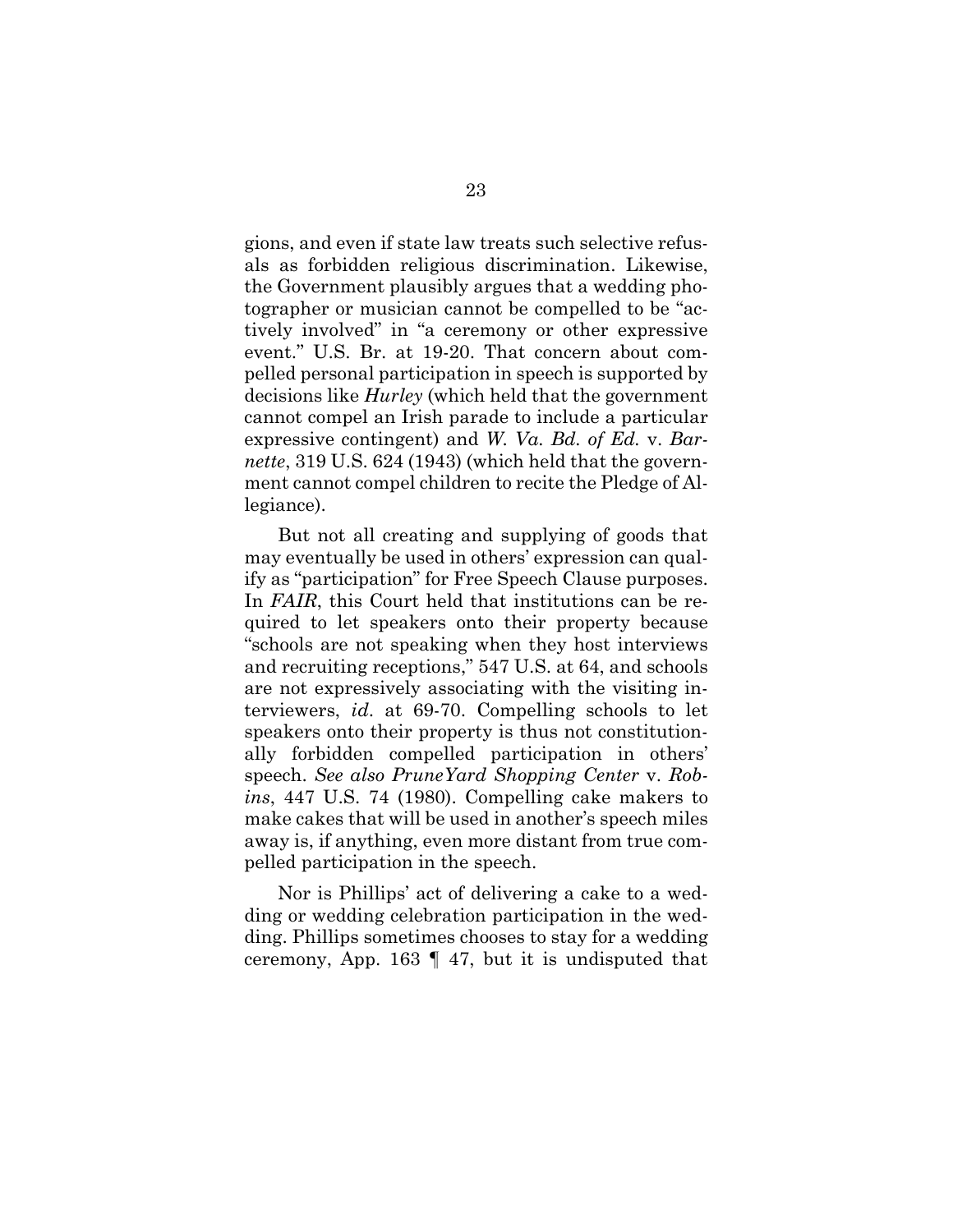nothing about Phillips' creation of wedding cakes *necessitates* his attendance at, much less his active participation in, the wedding.

Because the baker does not literally participate in the wedding, the Government is left to argue that he "figuratively participates" in it. U.S. Br. at 8. There is no basis in this Court's precedents for such an extravagantly broad theory of participation.

The entirety of the baker's figurative participation boils down to three elements: he (1) "crafts" the cake before the event, (2) "delivers" the cake to the event, and (3) the cake "plays a central role" in the celebration. U.S. Br. at 28. But, first, whether Phillips was to "craft" anything expressive at all for this event was never decided by the parties, and no expression beyond a requirement not to discriminate has been ordered. *See supra* Part I.B.

Second, if Phillips' delivering the cake means Phillips is participating in the ceremony, then anyone who delivers anything to the celebration—like a table and chairs or food or a limousine for the newlyweds—could be said to "participate."

Third, the government contends that Phillips participates because his "handiwork enables—indeed, plays a central role in—a uniquely expressive ritual." U.S. Br. at 28. But this is the very "conduit to *effectuate another's expression*" that the government correctly claims removes from participation a hotel that provides tables, chairs, and a room. *Id.* at 21 (emphasis added). And the fact that *the cake* is important to the celebration does not mean that Phillips himself is participating. Phillips is not the cake.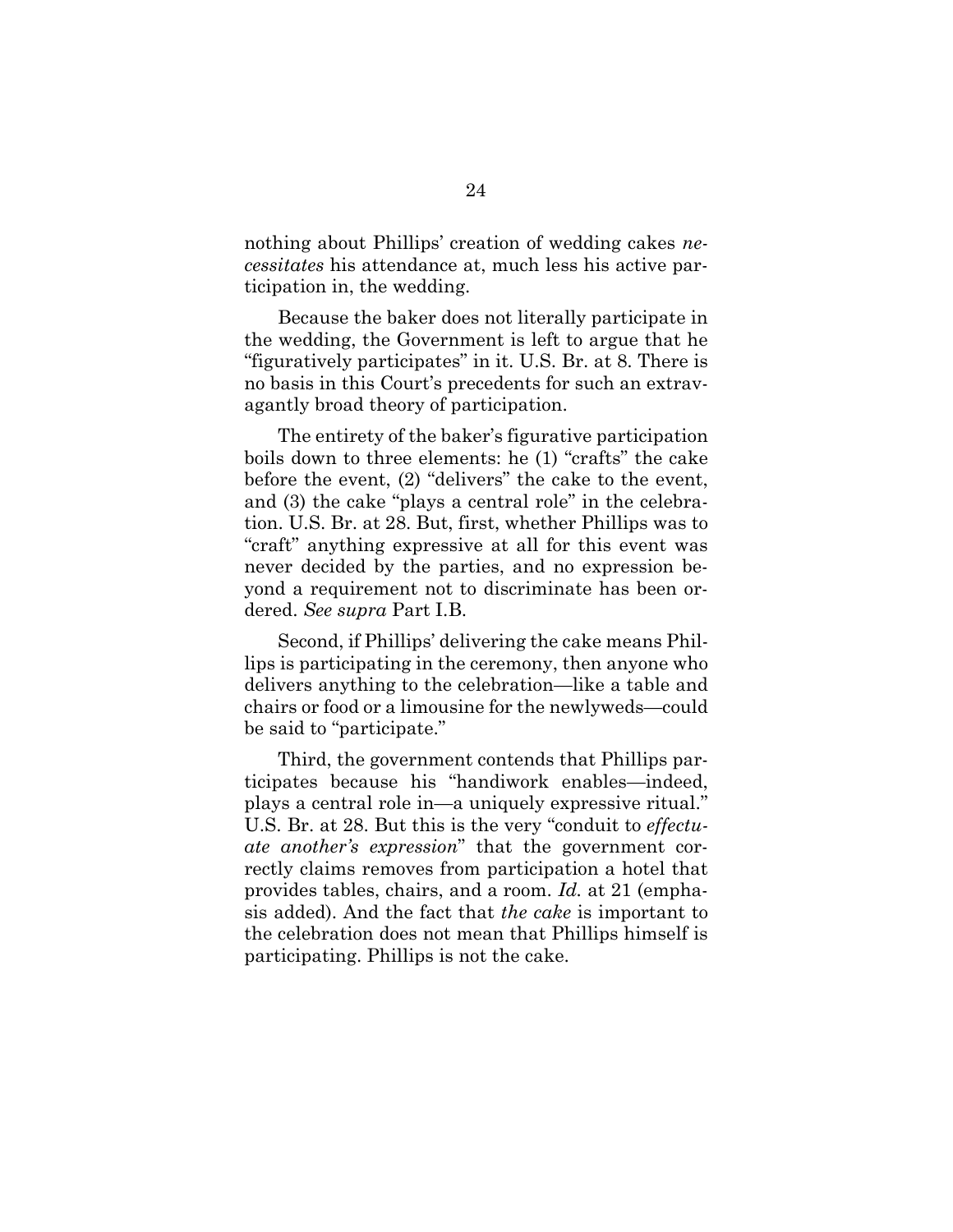Phillips's "participation" in the wedding celebration is much slighter than the law schools' participation in military recruiting in *Rumsfeld*, where the recruiters sought to be physically present in the schools. Phillips' physical presence is not necessary to providing his service and was certainly not ordered by the Commission. Indeed, that he made the cake will not even be known to most attendees; even "masterpieces" on dough and icing are generally not signed the way that masterpieces on canvas are. 16

Petitioners' and the Government's broad theory of a "right not to participate" would constrain antidiscrimination law in a vast range of situations. Petitioner believes that creating a cake for Respondents' wedding celebration would make him personally an "important part" of the event and would mean he is "associated" with it. App. 162 ¶ 45. It would amount to his "personal endorsement and participation in [a] ceremony and relationship" that he opposes. *Id.* at 153 ¶ 32. The Government likewise argues that the First Amendment bars compelled "figurative" participation, "as when a person designs and crafts a custom-made [product] that performs an important expressive function in the ceremony." U.S. Br. at 19. Yet such theories would convert the First Amendment into a broad anti-

<sup>16</sup> Some guests at the wedding might possibly ask who made the cake, and would thus learn that Phillips did. Pet. Br. at 24. But such association would be true for any provider of wedding services or goods.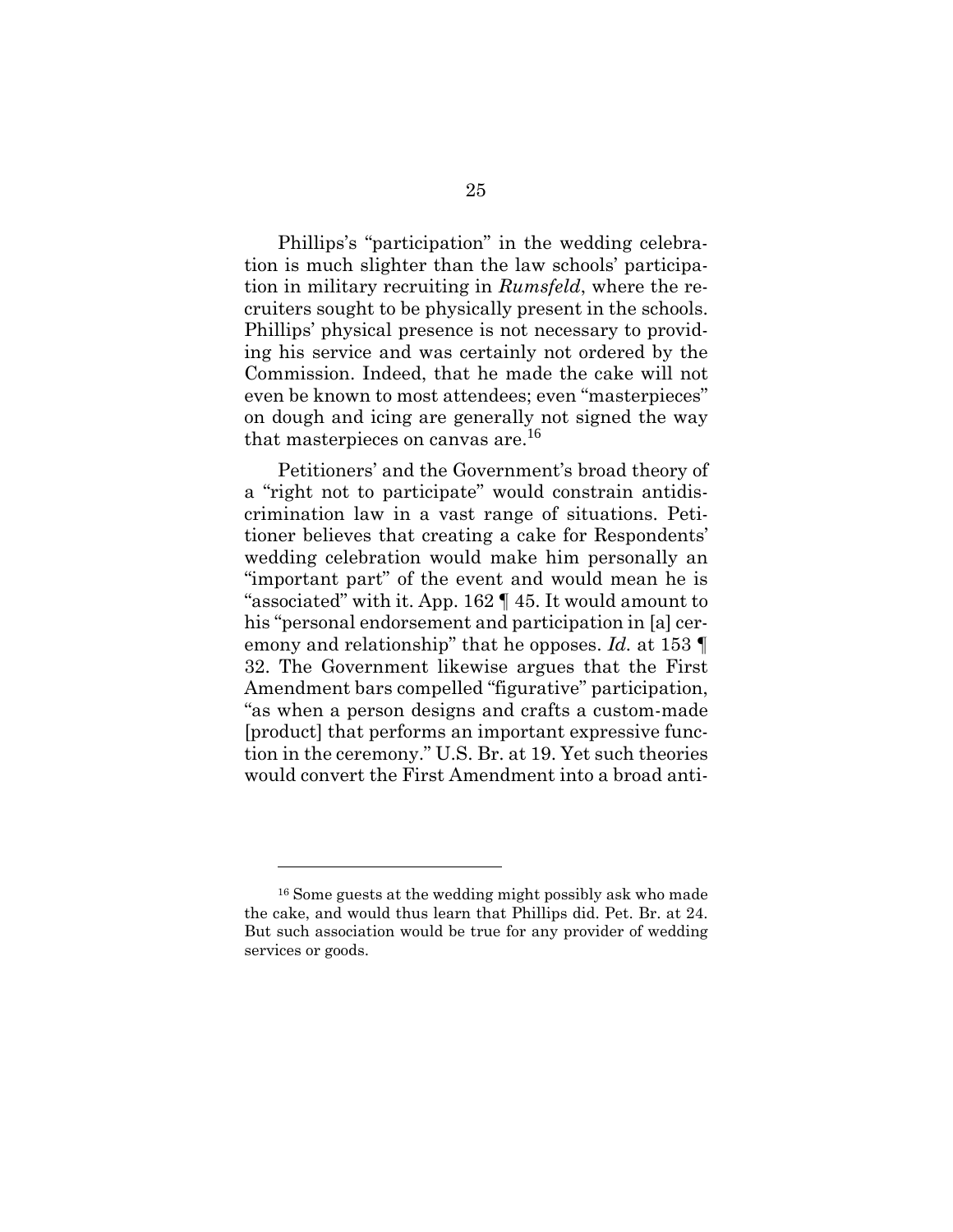complicity principle punching a hole through the center of the Nation's anti-discrimination laws.<sup>17</sup>

Despite the apparent attempts by the Government to limit the reach of its analysis to the "uniquely" expressive ritual of the wedding, the "figurative participation" theory cannot so easily be limited. As noted in Part I.D *supra*, weddings are not the only event filled with ceremonial meaning: Every celebration, whether of a birthday, a baby shower, an anniversary, a graduation, or anything else, is meant to express a message that some might disapprove of. Indeed, even the process of living together with a lover (whether in a same-sex relationship, a premarital relationship, or an interracial relationship) may be seen by some as symbolic; some landlords may not want to "participate" in such relationships by providing real estate that the lovers will inhabit.<sup>18</sup>

<sup>&</sup>lt;sup>17</sup> At one point in its brief, the Government seeks to limit its theory to the "unique circumstances" here where the law "compels [Petitioners] *both* to create expression *and* to participate in an expressive event." U.S. Br. at 23 (emphasis added). At another other point, however, the Government says heightened scrutiny applies "at least" where both elements are present, *id.* at 16, suggesting possible broader application of its unsupported approach. We argue that neither compulsion is present here.

<sup>18</sup> For examples of cases in which landlords brought such "no participation in sin" claims under religious freedom provisions, *see Thomas* v. *Anchorage Equal Rights Comm'n*, 165 F.3d 692 (9th Cir. 1999), *rev'd on standing grounds*, 220 F.3d (9th Cir. 2000) (en banc); *Swanner* v. *Anchorage Equal Rights Comm'n*, 874 P.2d 274, 284 (Alaska 1994); *Smith* v. *Fair Emp. & Hous. Comm'n*, 51 Cal. Rptr. 2d 700 (Cal. 1996); *Jasniowski* v. *Rushing*, 685 N.E.2d 622 (Ill. 1997), *rev'g* 678 N.E.2d 743 (Ill. App. Ct.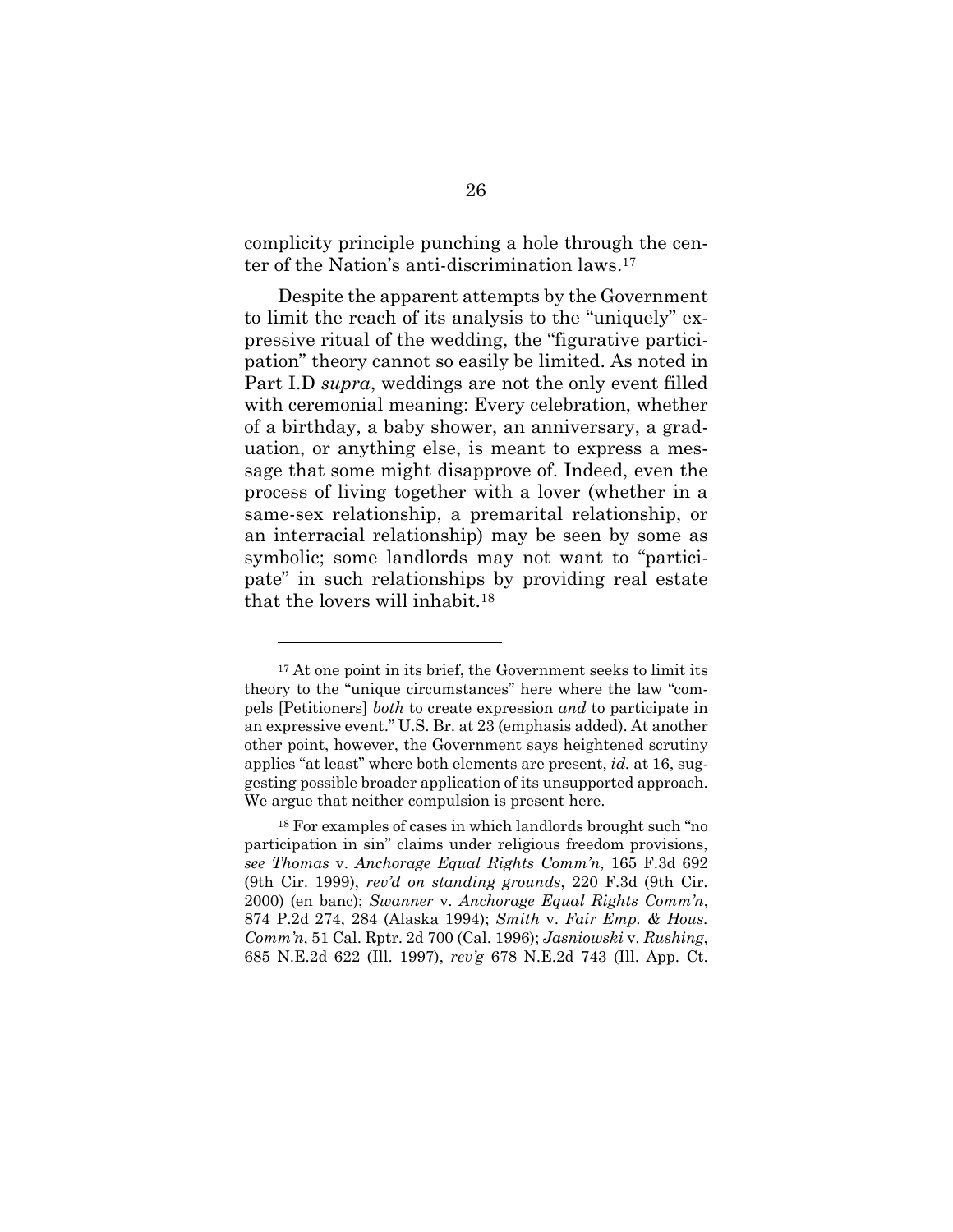Nor could the figurative participation theory be limited to cakes. If Phillips' limited connection to the event is enough participation to trigger First Amendment protection on par with a child being required to recite the Pledge of Allegiance, then providing just about any good or service to the objectionable event would be participation. Masterpiece Cakeshop turned away a lesbian couple wanting cupcakes when the employee taking their order learned they were for the couple's commitment ceremony. App. at 73, 113-14. A bridal shop has refused to sell a wedding dress to a lesbian couple, explaining, "we cannot participate in [a same-sex marriage] due to our personal convictions." 19

But the mere presence of a product at an event for which it is crafted does not suggest the maker's own participation. If the New York Yankees get custom gloves created for their players, the glove maker does not "participate" in baseball games played across the country even though his work is catered for that narrow purpose. Nor does the ultimate use of the product in an event that has an expressive dimension (a wedding, rather than just a regular family dinner) increase the level of participation. The customer's use of

5976160ee4b00e4363e11237?n6j&ncid=inblnkushpmg00000009.

<sup>1997);</sup> *Att'y Gen.* v. *DeSilets*, 636 N.E.2d 233, 242-43 (Mass. 1994); *McCready* v. *Hoffius*, 586 N.W.2d 723 (Mich. 1998), *vacated and remanded*, No. 108995, 1999 WL 226862 (Apr. 16, 1999); *State* v. *French*, 460 N.W.2d 2, 9-11 (Minn. 1990).

<sup>19</sup> Curtis M. Wong, *This Bridal Shop Is Under Fire (Again) for Turning Away a Lesbian Couple*, HUFFINGTON POST (July 24, 2017, 2:40 pm), https://www.huffingtonpost.com/entry/pennsylvania-bridal-shop-lesbian-brides\_us\_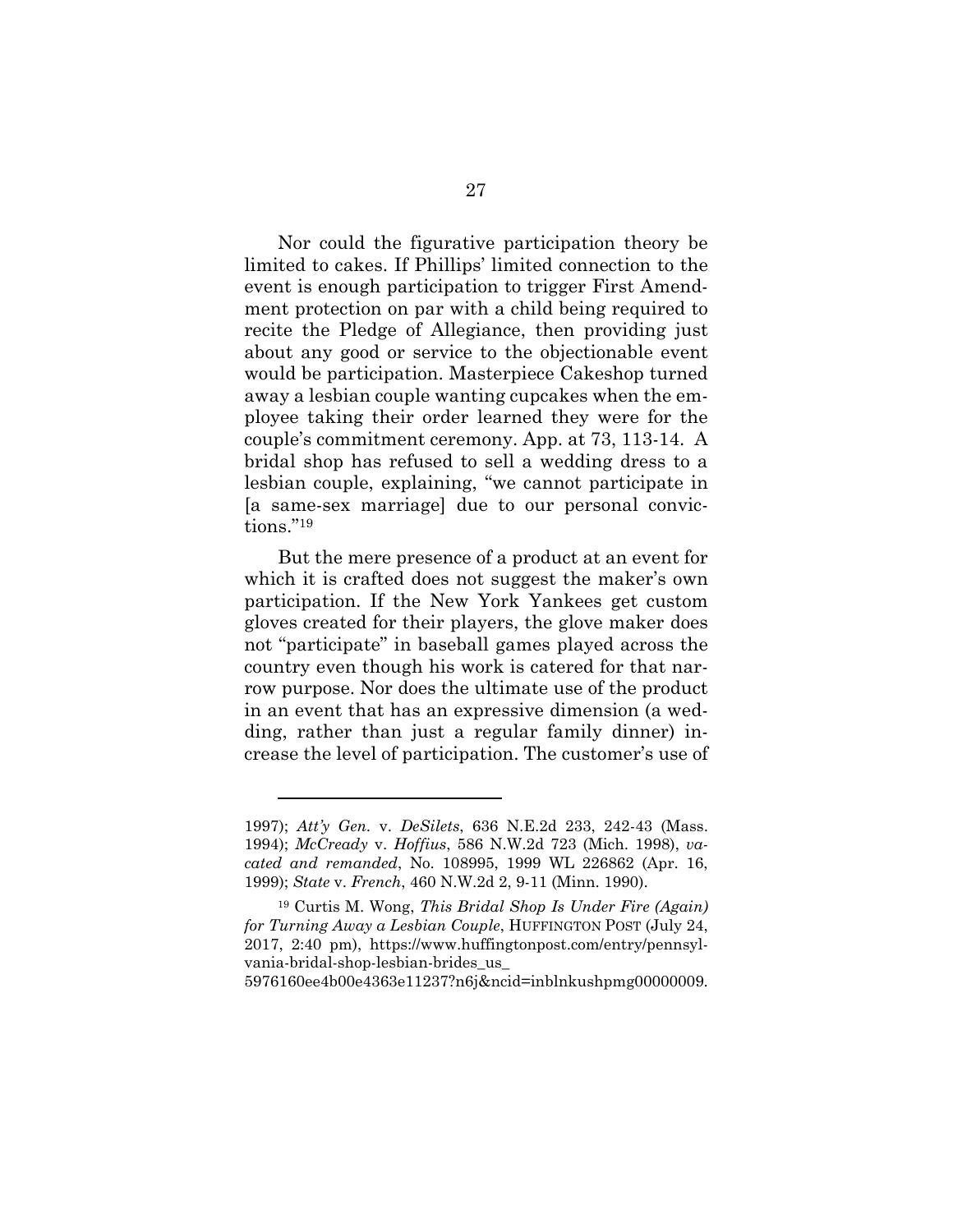the cake in an expressive event should not be confused with the creator's participation in *someone else's* expression.

Moreover, while a right not to create expression might be limited to custom goods, a right not to supply goods for another's expression would logically cover off-the-shelf goods as well: After all, selling champagne that will be used in symbolic toasts at the wedding is as much—or as little—"figurative participation" in the wedding as is making a cake that will be used in a symbolic cake-cutting ritual, U.S. Br. at 8. Any asserted right against compelled expression has to be limited to participation that is itself "expressive" (even if there is a disagreement about whether wedding cakes are expressive). Otherwise, an asserted right not to participate in others' expression would rest on the expressive quality of the controversial event, not on the expressive quality of the speaker's participation.

### <span id="page-35-0"></span>**III. Complicity claims might justify protection under a Religious Freedom Restoration Act, but not under the First Amendment**

To be sure, when it comes to claims of religious exemption—for instance under state or federal Religious Freedom Restoration Acts—an objector may be able to show a "substantial burden" if he sincerely believes that certain compelled action will make him complicit in another's sin, regardless of whether the secular legal system would view his conduct as sufficient participation. *See Thomas* v. *Review Bd.*, 450 U.S. 707 (1981); *Burwell* v. *Hobby Lobby Stores, Inc.*, 134 S. Ct. 2751 (2014); *Hobby Lobby Stores, Inc.* v. *Sebelius*, 723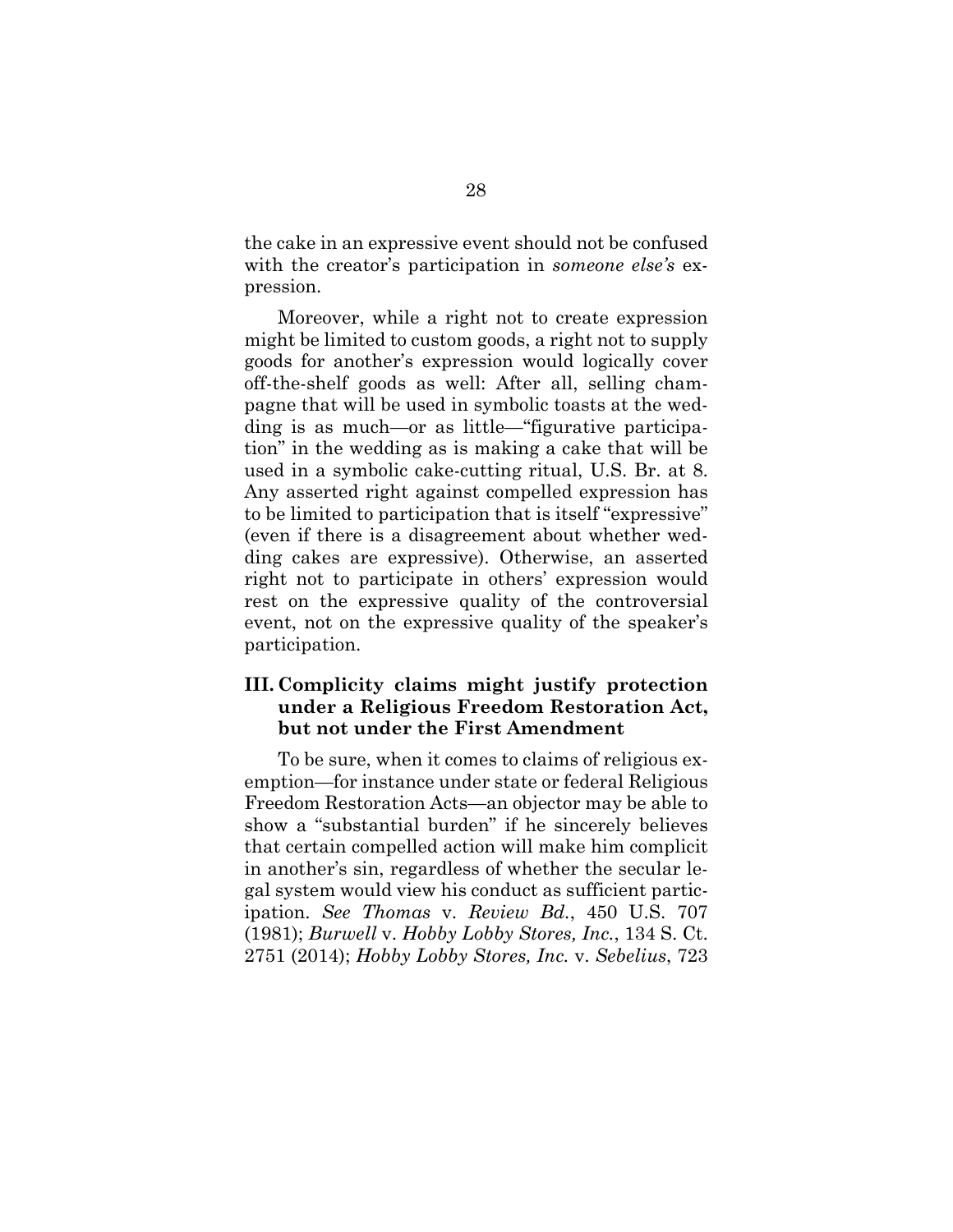F.3d 1114, 1152-53 (10th Cir. 2013) (Gorsuch, J., concurring).

But the Free Speech Clause test for impermissible compelled participation must necessarily be more objective than such a complicity principle. First, the Free Speech Clause is a constitutional guarantee, which categorically trumps inconsistent state and federal statutes. Each jurisdiction's RFRA is just a statute, which can be modified by the legislature if legislators conclude that complicity claims are going too far. Legislatures may thus reasonably allow broad religious exemption regimes, given that any excessive claims can be reined in by simply amending the RFRA to limit its application. Definitions under the Free Speech Clause, on the other hand, cannot be changed by legislatures, and should thus be set forth more cautiously.

Second, strict scrutiny under the Free Speech Clause has generally been more demanding than strict scrutiny under religious exemption regimes. *See, e.g.*, Thomas C. Berg, *The New Attacks on Religious Freedom Legislation, and Why They Are Wrong*, 21 CARDOZO L. REV. 415, 428 (1999) ("[E]ven the compelling interest test would give religious conduct less than an absolute right to exemption from generally applicable laws, while effectively giving per se protection against laws discriminating against religion or against particular forms of speech.").<sup>20</sup> Such powerful

<sup>20</sup> "'['I]t is the rare case' in which a State demonstrates that a speech restriction is narrowly tailored to serve a compelling interest." *Williams-Yulee* v. *Florida Bar*, 135 S. Ct. 1656, 1665-66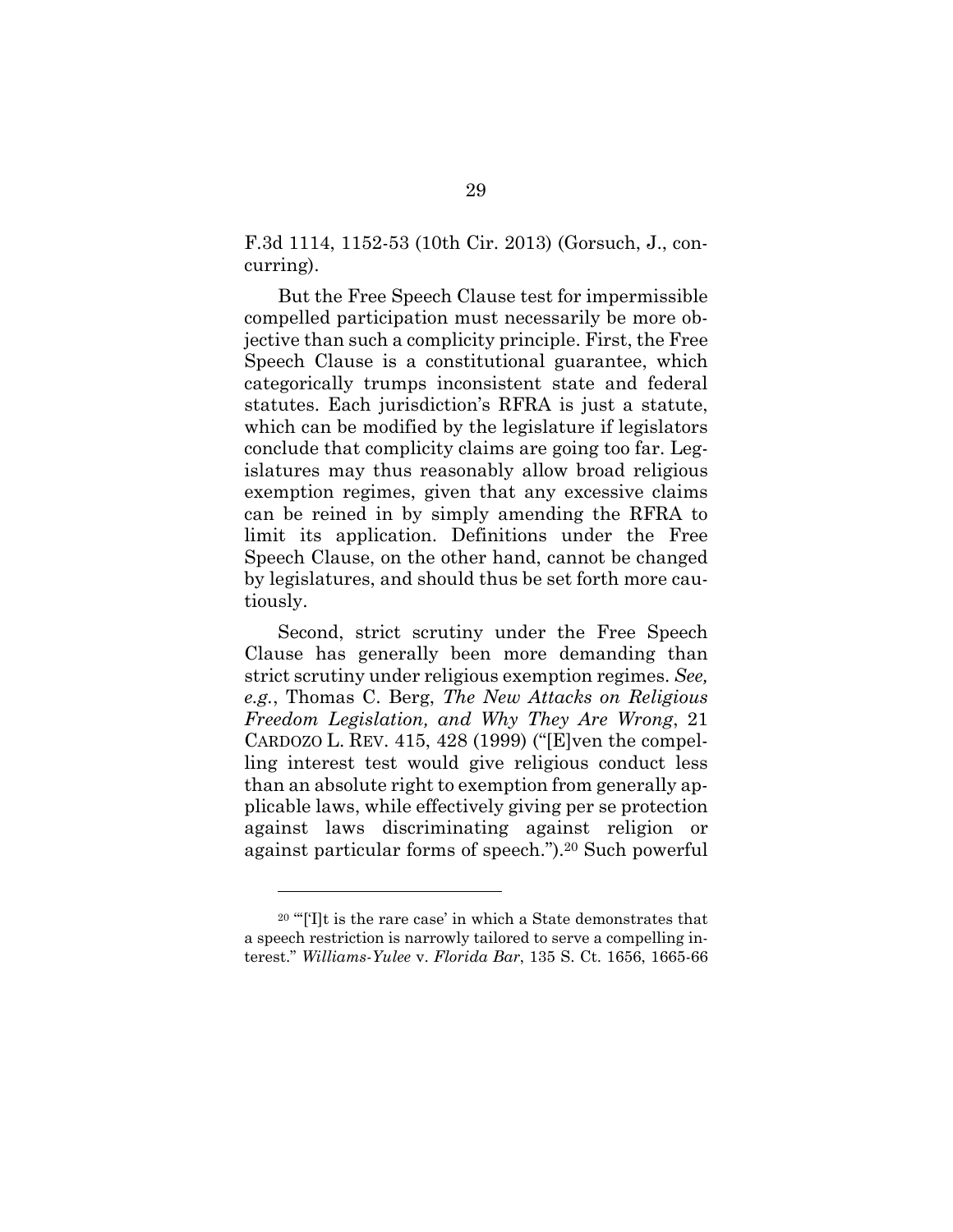protection should not extend to every action that some might subjectively view as wrongful participation however indirect—in another's wrongful conduct.

Third, the examples of complicity under religious exemption regimes show how broad a claimed "right not to participate" can be. *Hobby Lobby*, for instance, did not involve employers refusing to create some sort of custom goods: No-one required the owners of Hobby Lobby to design individualized insurance schemes for each employee's contraceptive needs. Rather, this Court concluded that religious objectors were entitled to refuse to provide even off-the-shelf insurance policies, when they thought those policies involved sinful complicity with abortion.

That may be a plausible vision of "participation" when it comes to RFRA rights, which are more easily overcome (either in court or by legislatures). But it would be an unsound vision when it comes to the Free Speech Clause, which provides much stronger protection when speech compulsion is genuinely present.

#### **CONCLUSION**

<span id="page-37-0"></span>Antidiscrimination laws, like other laws, cannot claim categorical immunity from the Bill of Rights. Hate crimes laws must be enforced consistently with the Sixth Amendment, even if that makes it harder for prosecutors to get convictions. Civil liability for em-

<sup>(2015).</sup> But the government will much more often be able to demonstrate that uniform application of a law, with no exemptions, is required despite a state or federal RFRA.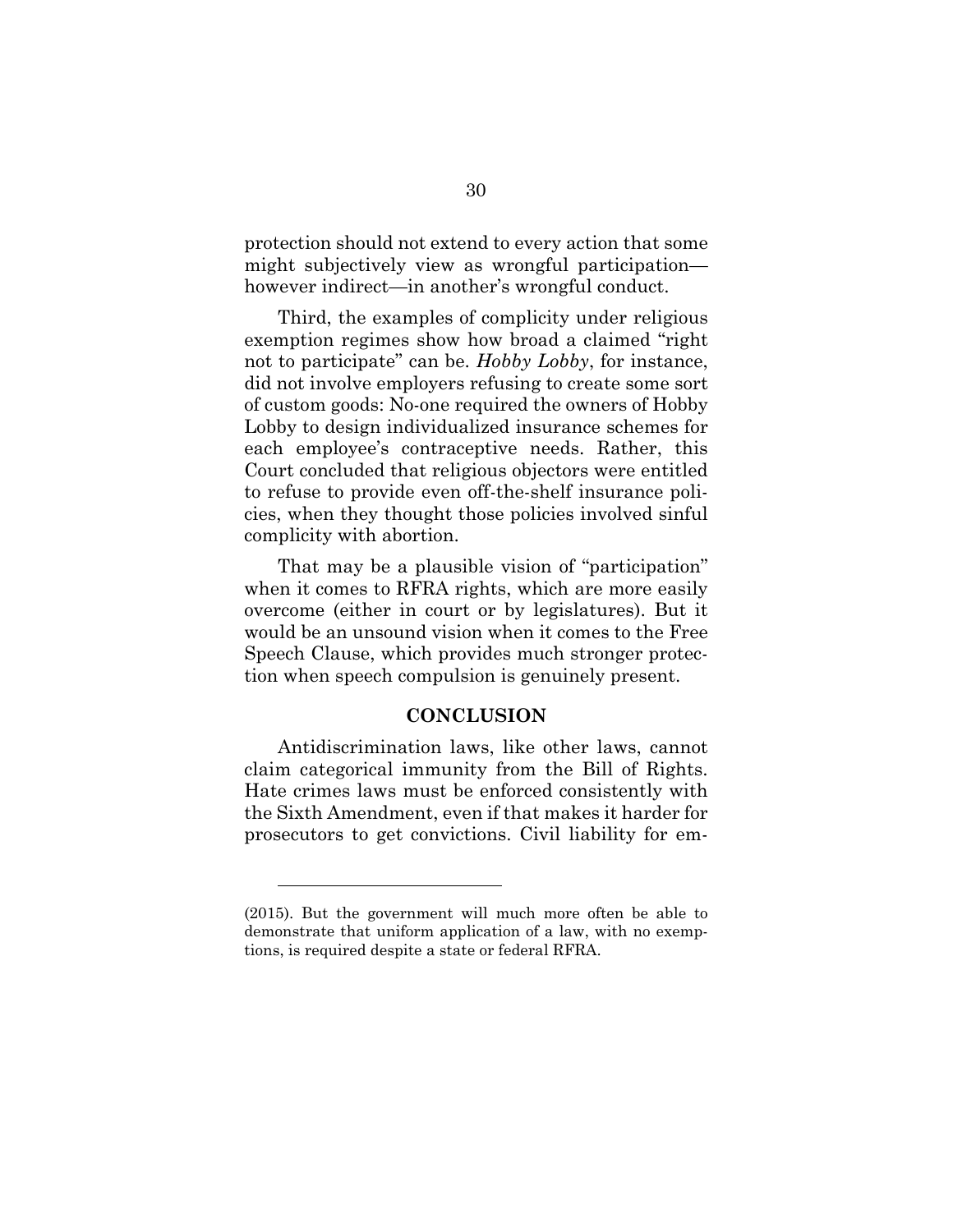ployment discrimination must be imposed consistently with the Seventh Amendment—even though the prospect that certain juries might not properly enforce the law likely discouraged Congress from authorizing jury trials and damages awards in the original Civil Rights Act of 1964.<sup>21</sup> Likewise, antidiscrimination laws cannot be enforced in ways that violate the First Amendment. *See, e.g.*, *Hurley*, 515 U.S. at 572-73; *Boy Scouts of Am.* v. *Dale*, 530 U.S. 640 (2000); *Hosanna-Tabor Evangelical* v. *EEOC*, 565 U.S. 171 (2012).

But antidiscrimination laws, like other laws, should not be stymied by attenuated claims of incidental burden, where no real constitutional problem is present. *See, e.g.*, *Rumsfeld*, 547 U.S. at 67. Petitioners are "attempt[ing] to stretch . . . First Amendment doctrines well beyond the sort of activities these doctrines protect," and "overstat[ing] the expressive nature of their activity and the impact of the [Colorado antidiscrimination law] on it, while exaggerating the reach of our First Amendment precedents." *Id.* at 70. This Court must draw a line that properly respects both the First Amendment rights of those who are truly being compelled to create speech, and the legitimate interests of states that are trying to protect their citizens from discrimination. Bakers, including bakers of wedding cakes, are on the constitutionally unprotected side of the line.

<sup>21</sup> *See, e.g.*, David L. Noll, *Regulating Arbitration*, 105 CAL. L. REV. 985, 1021 (2017); Michael A. Wolff, *Stories of Civil Rights Progress and the Persistence of Inequality and Unequal Opportunity 1970-2010*, 37 WM. MITCHELL L. REV. 857, 868 (2011).